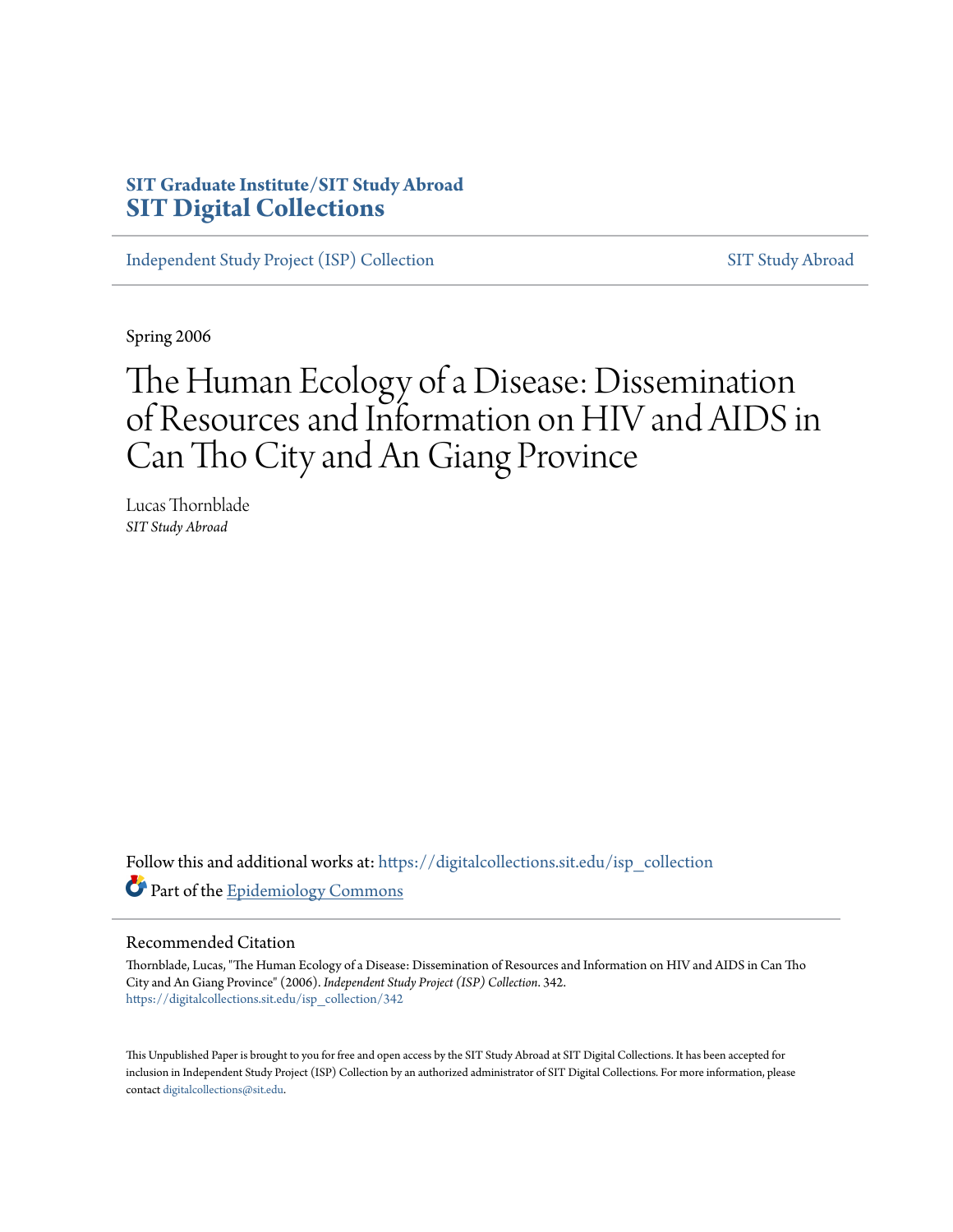The Human Ecology of a Disease: Dissemination of Resources and Information on HIV and AIDS in Can Tho City and An Giang Province

> Lucas Thornblade Independent Study Project World Learning SIT Study Abroad Mekong Delta: Natural and Cultural Ecology Spring 2006

advised by Le Ngoc Cua M.P.H. Secretary of the HIV Community Clinics Network through the Can Tho City Department of Health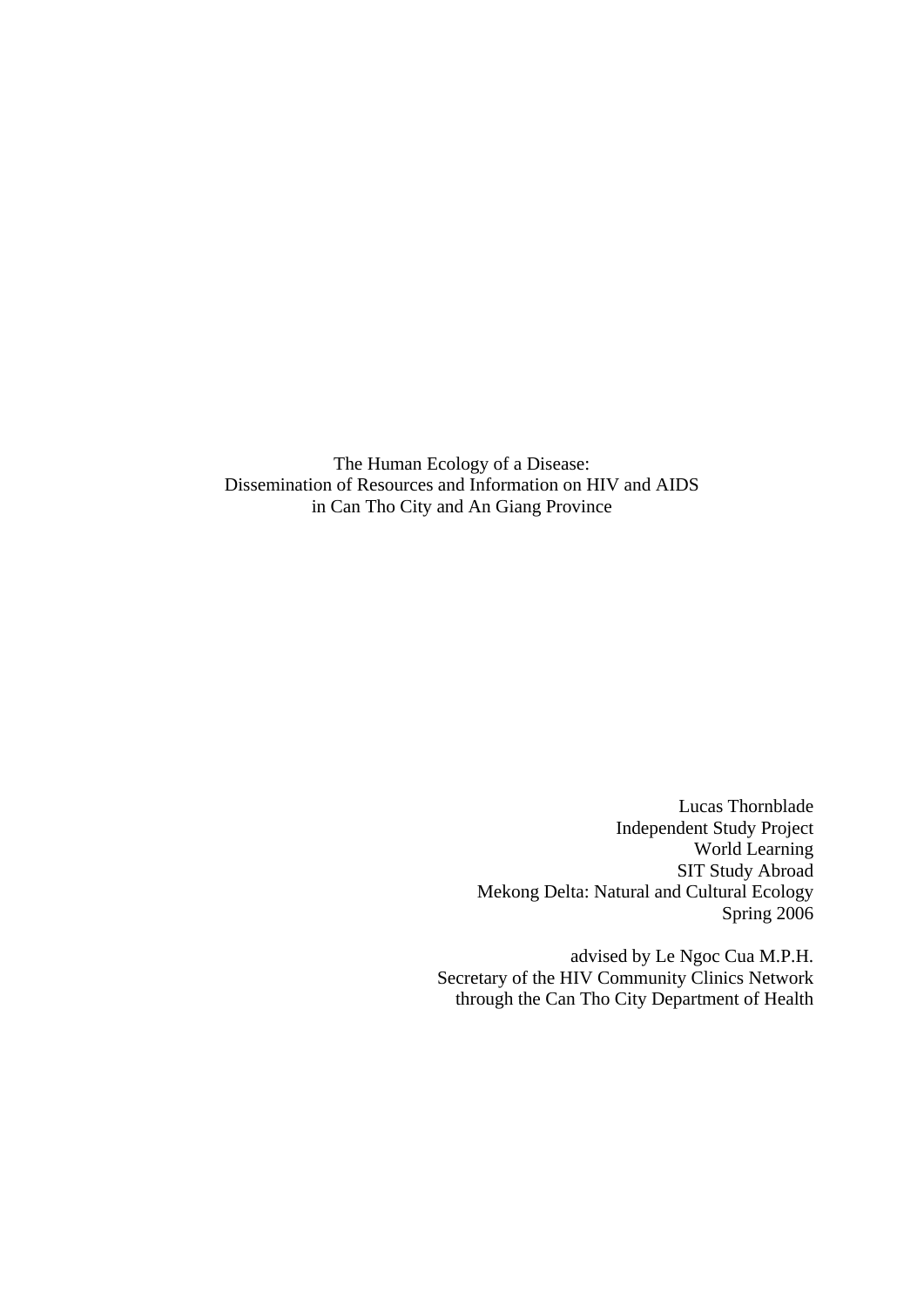for all people living with HIV and AIDS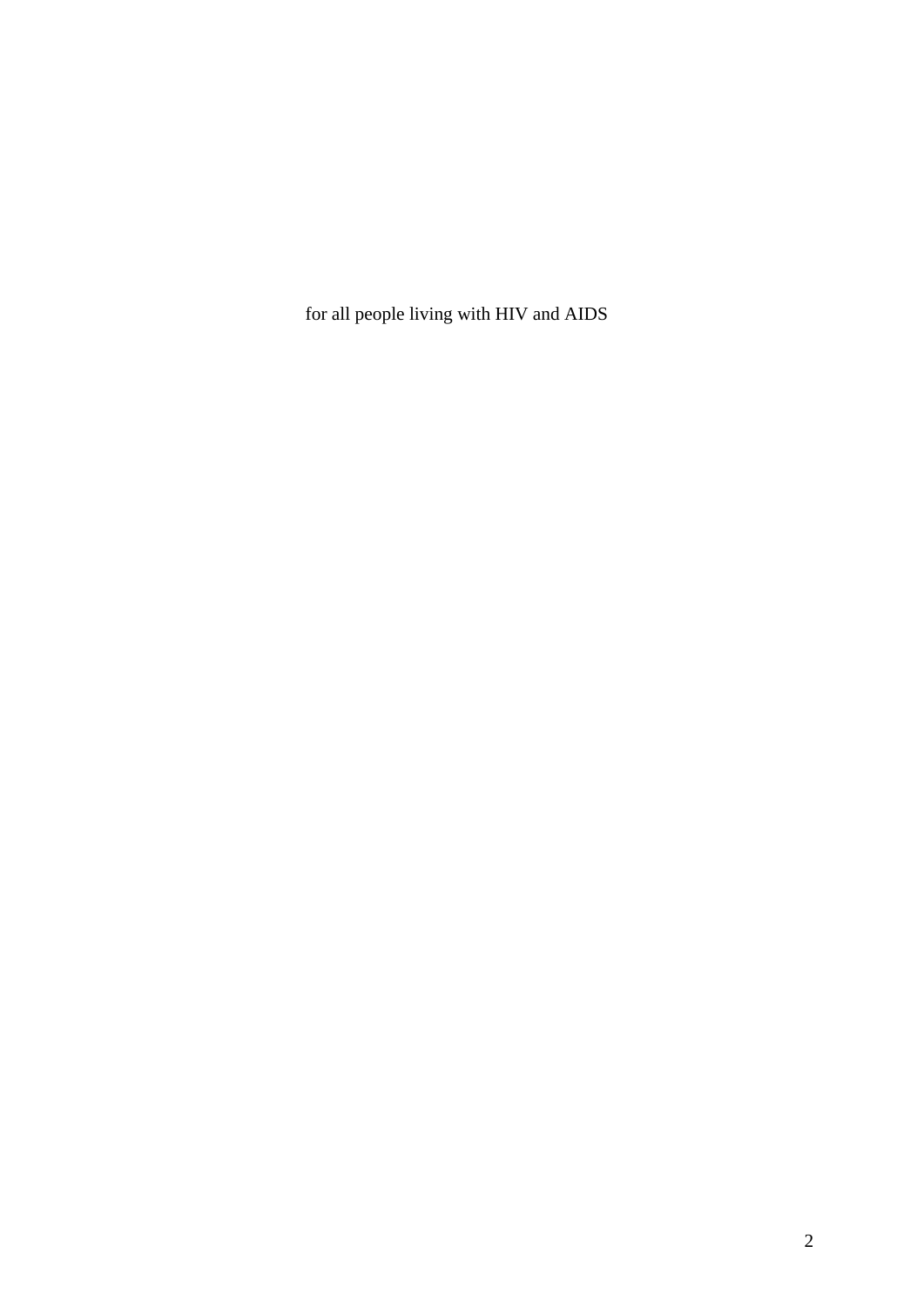## 1 - Abstract

 HIV has spread worldwide. This virus, resulting in as-of-yet incurable destruction of the human immune system, has caused the death of millions in the last two decades through opportunistic infections manifest as AIDS. Though development of prevention and treatment measures have greatly improved in recent years, because of lack of resources, incidence of infection continues to increase annually in nearly all parts of the world including southeast Asia. This paper looks at how the disease has affected people's lives in Can Tho City and An Giang Province in Vietnam's southern Mekong Delta. This paper offers an epidemiological and biological argument for studying HIV and AIDS. It evaluates the players working to test for, treat, prevent, and provide counseling on this disease. It measures the flow of resources and dissemenation of information from international, national, provincial and local levels in remediation of the effects of AIDS.

 This paper presents these findings through the lens of human ecology. Human interactions with environment and resources in response to a nacent epidemic is complex and multifaceted. An ecological perspective of such an issue sheds light on solutions presented in community-based care.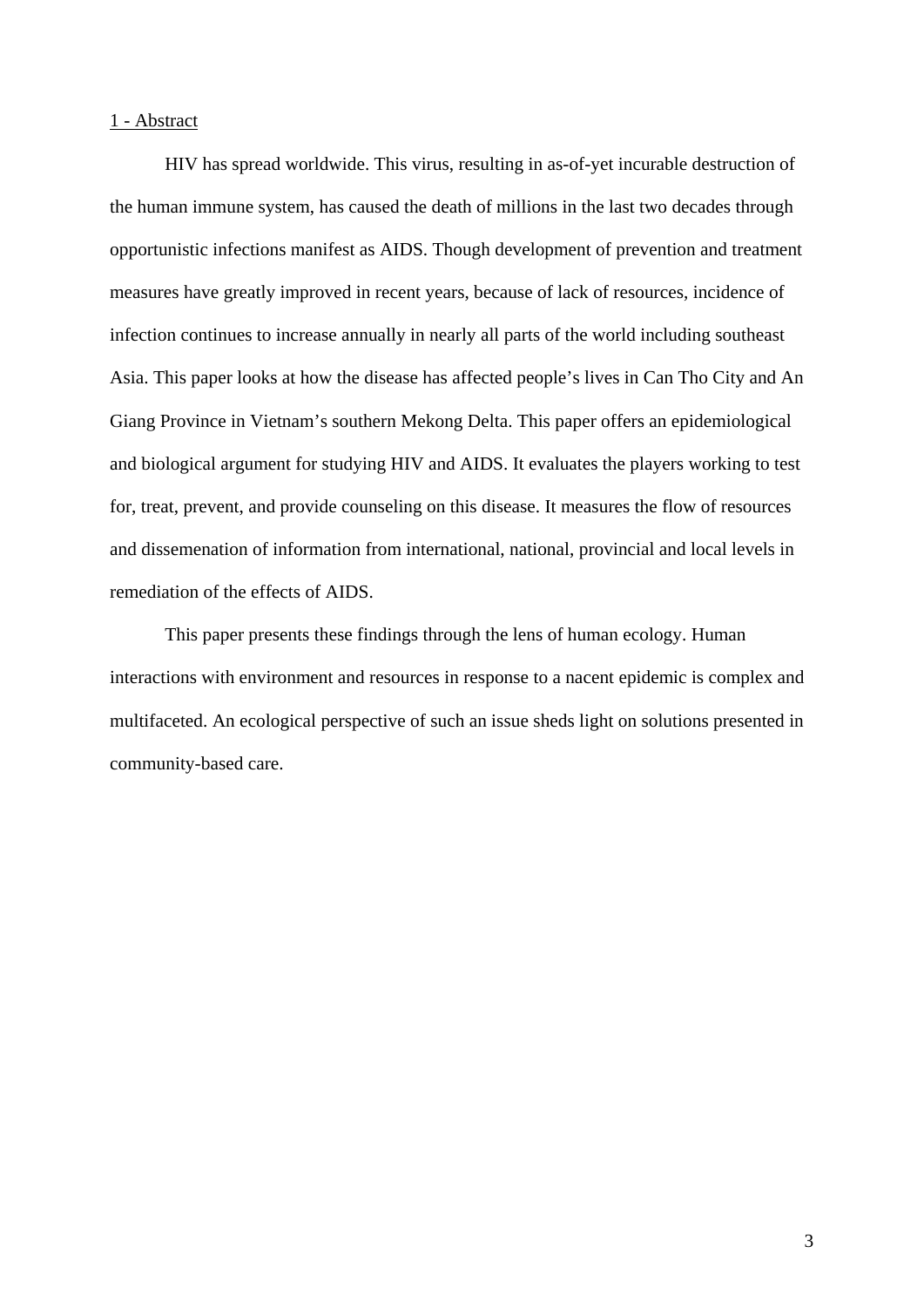2 - Table of Contents

Title Page

- 1 Abstract page 3
- 2 Table of Contents page 4
- 3 Acknowledgements page 5
- 4 Abbreviations page 6
- 5 Introduction page 7
- 6 Methodology page 7
- 7 A Disclaimer page 9
- 8 Part One: Why Study HIV? page 9
- 9 Part Two: The Human Ecology of a Disease page 13
	- $9.1 -$ Place page 13
	- 9.2 Natural Conditions page 15
	- 9.3 Species page 18
		- 9.3.1 At-Risk Groups page 19
		- 9.3.2 Care, Support, and Prevention Institutions page 23
		- 9.3.3 Governmental and Non-Governmental Organizations page 30
	- 9.4 Trophic Interactions page 33
	- 9.5 Competition for Resources page 35
- 10 Discussion: Commnunities page 36
- 11 References page 38
- 12 Appendix page 40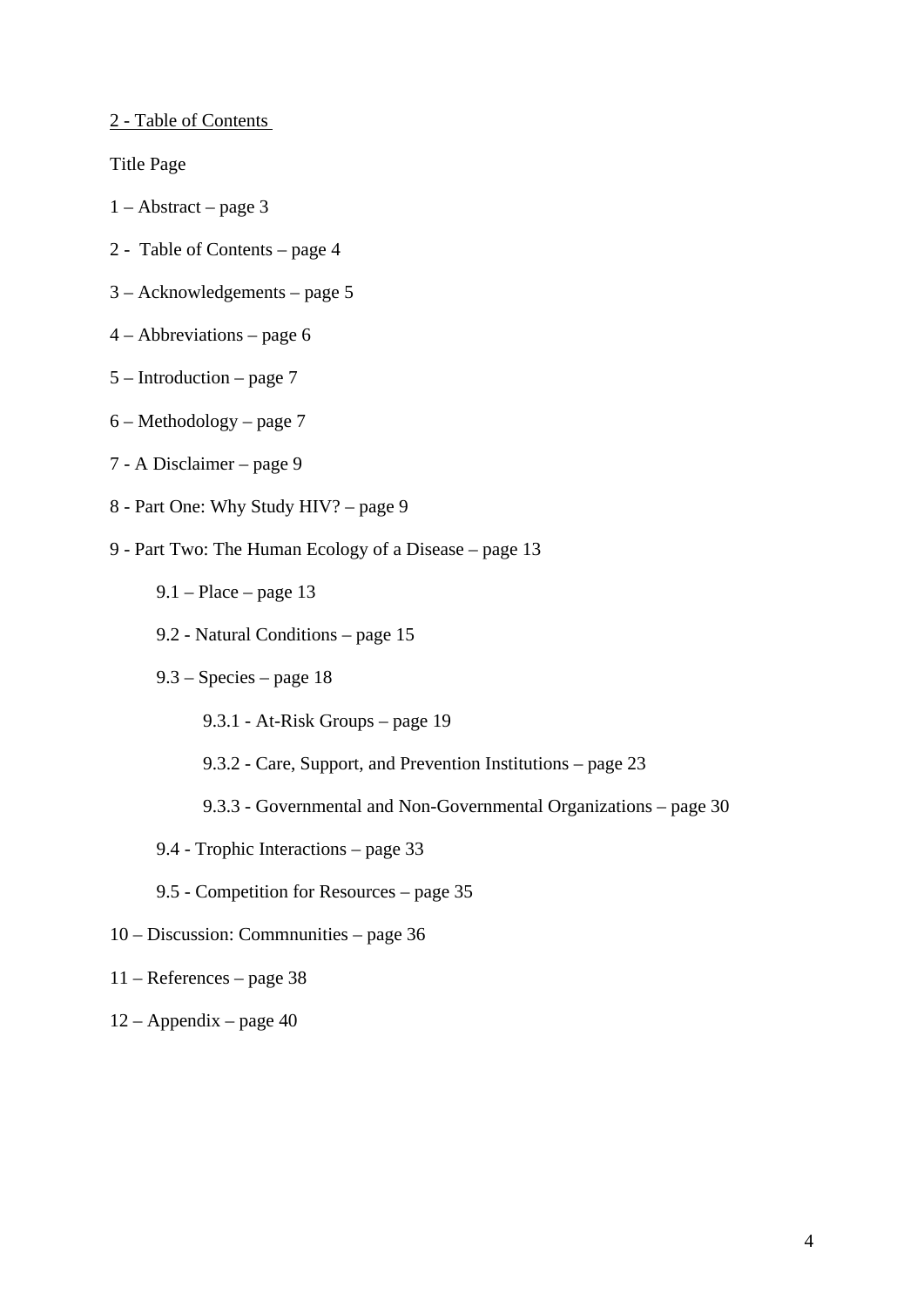## 3 - Acknowledgements

 This project would not have been possible without the support of many people. I would first like to thank my advisor, Le Ngoc Cua MPA, Secretary of the Can Tho HIV Community Clinics Network through the Can Tho Department of Health. Also the organizational and technical support of academic director Duong Van Thanh Ph.D. and program assistant Nguyen Thu Huong. Many interviews and transcripts were translated by Tran Xuan Dao, Vu Thi Diu, Huynh Ngoc Thao, and Tran Phuoc Thien. Also thanks for special help from Ms. Mai Thi Kim Hoang, Dr. Pham Van Nang, and Dr Tran Van Nguyen.

Thanks also to the cooperation and support of the staff at the World Bank Development Library in Hanoi, the An Phu Communal Health Clinic, the Can Tho and Chau Thanh HIV Community Clinics Network, the Can Tho Center for HIV/AIDS Prevention, the Can Tho Department of Health, the Can Tho Youth Union, the Can Tho School of Medicine and library, and the Nguyen Viet Hong High School in Can Tho City.

I would like to thank the benefactors of the Bristol Scholarship and Freeman Asia Scholarship that made studying in the Mekong Delta possible.

Finally, I would like to thank most of all, the many informants referenced or not referenced in this paper whose personal insights made the experiential learning process most worthwhile.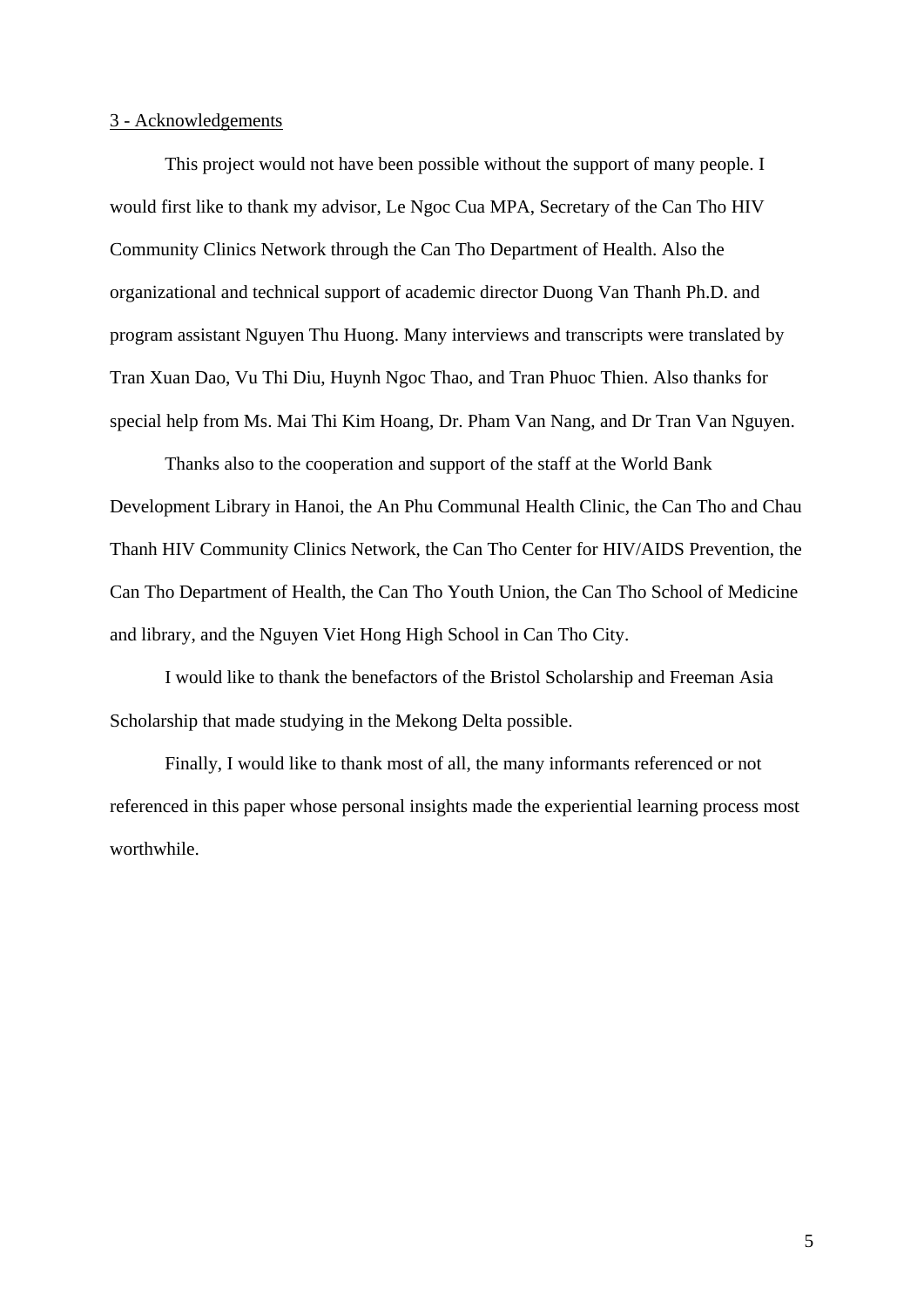## 4 – Abbreviations

AIDS – Acquired Immuno-Deficiency Syndrome

ARD – anti-retroviral drugs

ART – anti-retroviral therapy

CDC – Centers for Disease Control and prevention

CHAI – William J. Clinton Foundation HIV/AIDS Initiative

DNA – deoxyribonucleic acid

HCCN – HIV Community Clinics Network

HIV – Human Immunodeficiency Virus

FSW – female sex worker

IDU – injecting drug user

MOLISA – Ministry of Labor, Invalids, and Social Affairs

MOH – Ministry of Health

NGO – non-governmental organization

PLWHA – people living with HIV and AIDS

STD – sexually transmitted disease

RNA – ribonucleic acid

UNAIDS – Joint United Nations Programme on HIV/AIDS

UNFPA – United Nations Population Fund

UNICEF – United Nations International Children's Education Fund

VAPPD – Vietnam Association of Parlimentarians for Population and Development

VCHAP – Vietnam-CDC-Harvard AIDS Partnership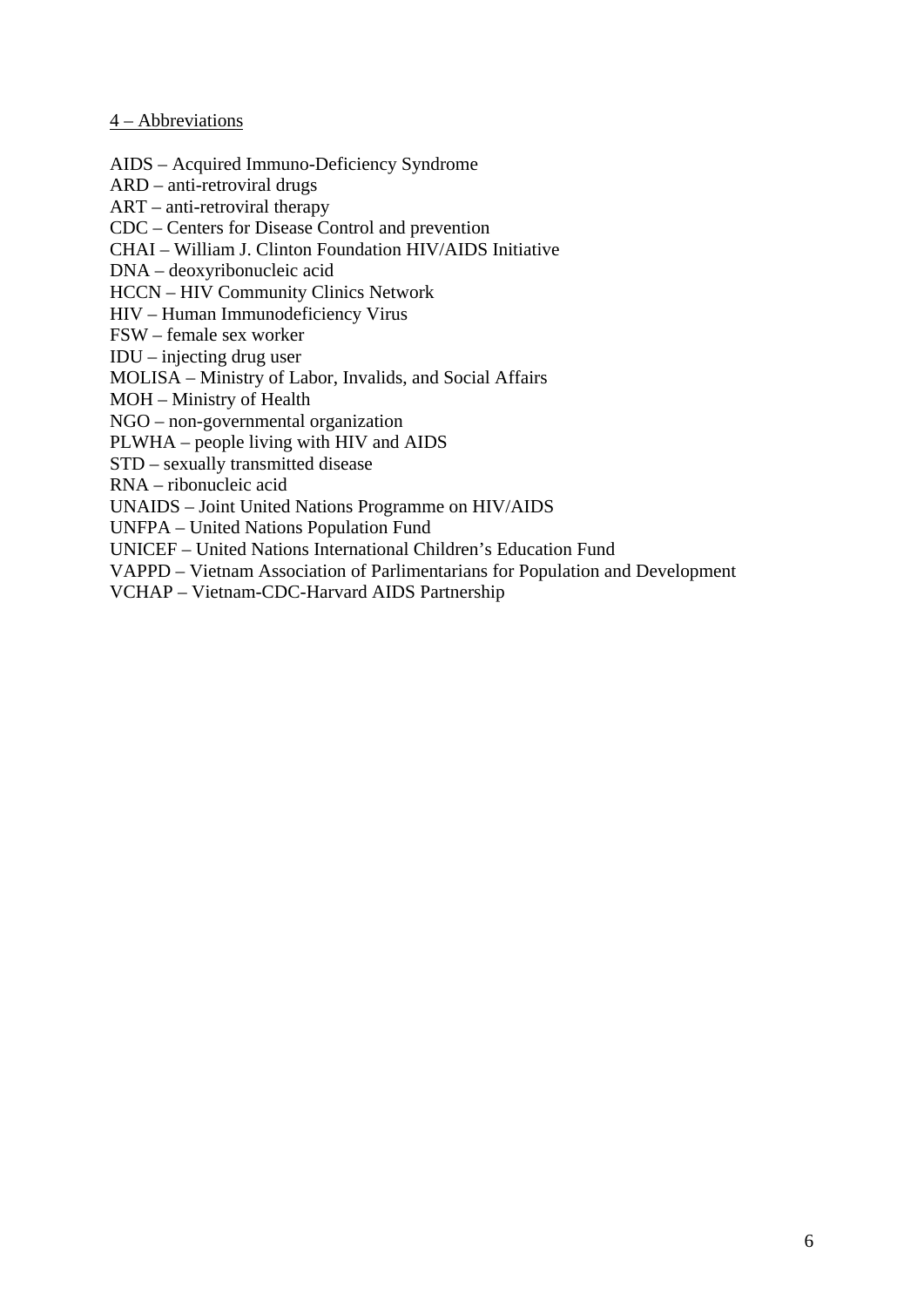#### 5 - Introduction

Since its discovery in humans in 1981, Human Immunodeficiency Virus (HIV) has spread worldwide (Fay, Conner & Villareal 1994). By 2004, there were 36-44 million people living with HIV globally (UNAIDS 2005). Transmitted primarily through sex, birth, and injecting drug use, most of those people infected with this lentivirus develop Aquired Immuno-Deficiency Syndrome (AIDS), a disease that destroys the immune system. As there is no cure for AIDS, all people living with HIV and AIDS die through opportunistic infections within a few years.

 95% of the world's new HIV infections are in developing countries (*ibid*). While HIV/AIDS has ravaged sub-Saharan Africa for the last two decades, the epidemic in Asia has only developed recently. Vietnam's first confirmed case of HIV infection was identfied in Ho Chi Minh City in December, 1990. By May 2005, there were 95,871 confirmed HIV infections (15,618 had progressed to AIDS, of which 8,975 had died as a result)(*ibid*). However, the Vietnam Technical Working Group using the Center for Disease Control and prevention's *Estimation and Projection Package*, estimated that by 2003 there were 215,000 people living with HIV in Vietnam (0.44% of the general population)(*ibid*). As infection seroprevalence rates are projected to increase, "in the absence of stronger prevention programs, more than 40,000 people per year will contract HIV"(*ibid*).

 The primary groups at risk for HIV infections are female sex workers, their clients, and injecting drug users. While these sub-populations are located mostly in the large cities (Ho Chi Minh City and Ha Noi), epidemic centers are growing in other parts of the country. Northern coastal provinces of Quang Ninh and Hai Phong are experiencing above average infection of 1.1% of the general population. In 2003, the Mekong Delta surpassed Ho Chi Minh City in number of infections (*ibid)*. Further, the relatively rural province of An Giang, where is found the main border crossings with Cambodia, is ranked in the highest bracket for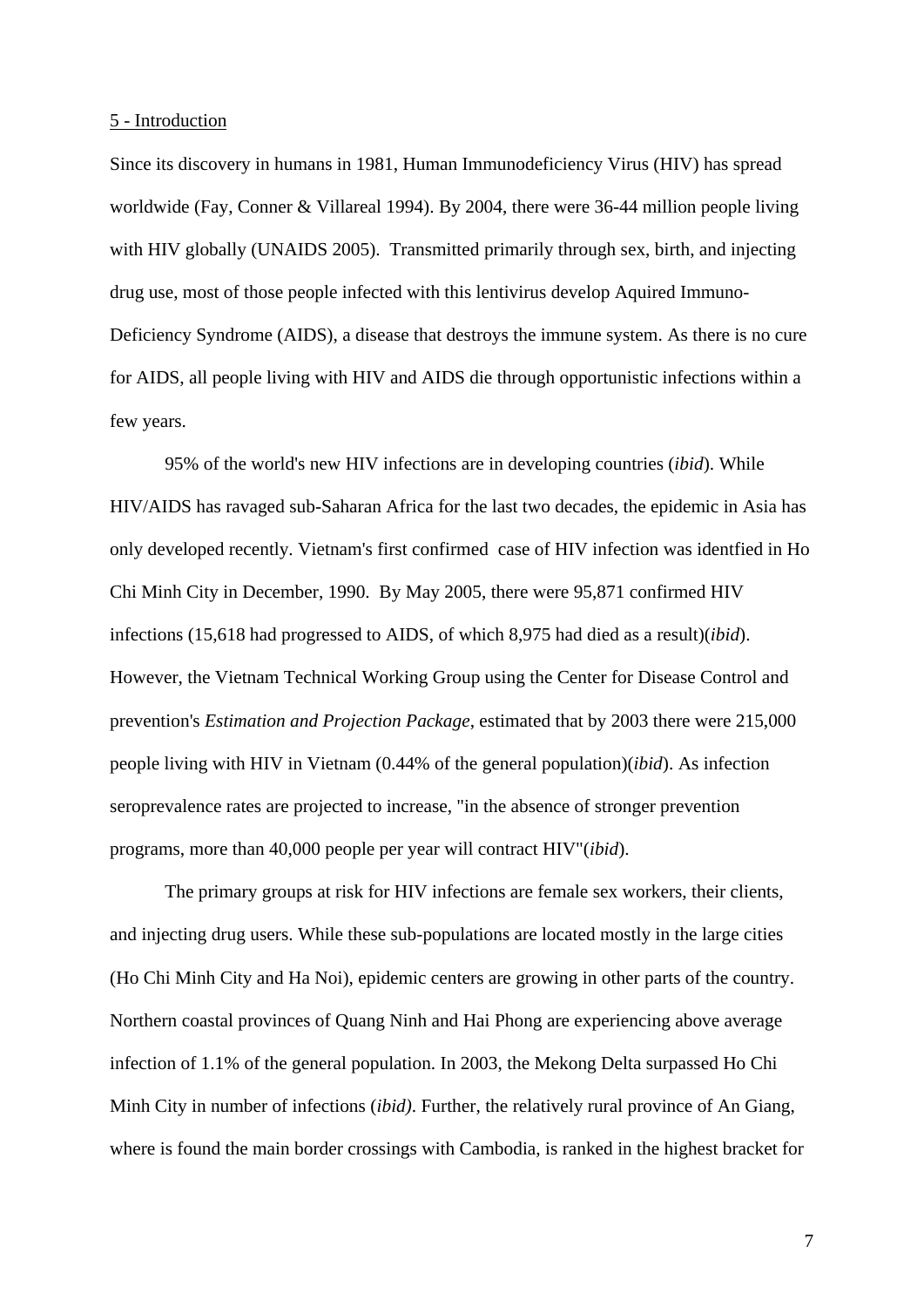infection density (>100-500 per 100,000)(UNAIDS maps 2005). The HIV/AIDS epidemic in Vietnam, though relatively new, has grown dramatically in the last 3-5 years. So in terms of prevention measures, "the time to act is now" (UNAIDS 2005).

 This project is in response to the above mentioned concerns towards HIV and AIDS. I spent one month conducting research in Can Tho City and An Giang Province gathering as much information as was available on the disease in terms of epidemiology, testing, diagnosis, treatment, prevention, and ultimately information dissemination. All of this led to looking at community-based care in these relatively rural areas of the Mekong Delta. My goal in this project was to understand all components of a disease within a culture and measure in some way, the people's response to it, and that response's effectiveness based on human and fiscal resources. I was able to talk with doctors, nurses, counselors, public health officials, high school teachers, students, and AIDS patients themselves. What follows is a piecing together of the information collected in interview as well as extensive literature research presented through the lens of human ecology. I present my results as a natural experiment in a culture's experience with a nacent epidemic and project my findings towards the future with recommendation for community-based care.

### 6 - Methodology

 Information for this paper was collected in a number of ways. Much of the information on HIV and AIDS as a disease was collected from medical texts. General epidemiology and information from case studies in Vietnam was collected from numerous reports published by the government and non-governmental organizations. The majority of site specific information was collected from questionnaires for and interviews with administrators, physicians, counselors, students, teachers, and patients who were in some way connected to testing, treatment, care, or prevention of HIV and AIDS in the Mekong Delta. Several of these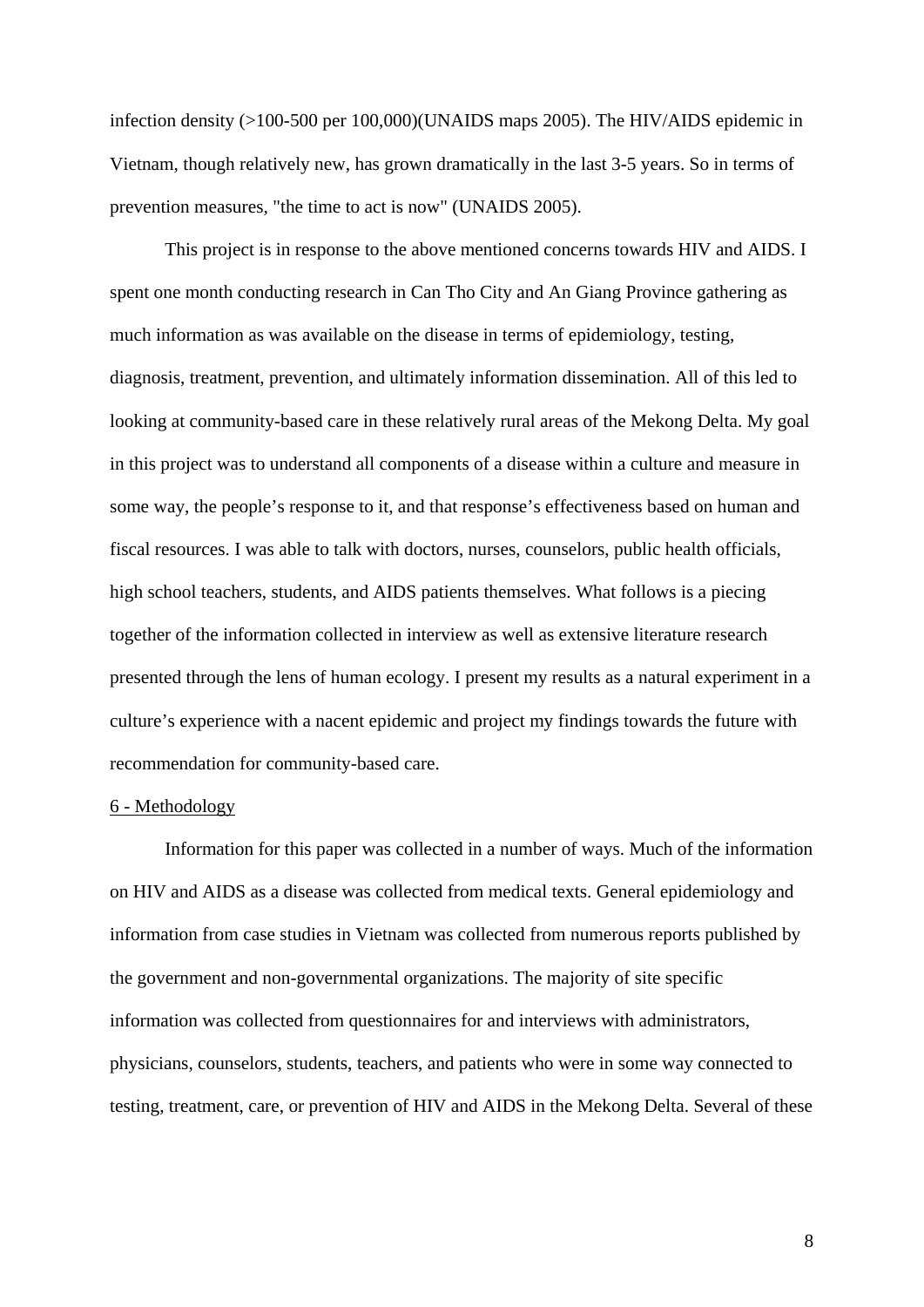interviews were conducted in English and others were conducted in Vietnamese with the help of a translator.

## 7 - A Disclaimer

 This paper is presented first as an argument for studying AIDS in Vietnam as a review of the biology of AIDS and the principles of epidemiology. This first part serves to assist the reader in following the second interpretive human ecology review with an educated point of view. I disclaim that studying a sensetive issue in a country such as Vietnam is, at once, difficult. But despite setbacks and limitations as they are, through this paper I attempt to look at AIDS in a culture rich in traditional thought and practice with a balance between Western scientific critique and cultural sensetivity and respect. I concede that it has been difficult to find my voice as one who has not been an expert in public health or anthropolgy yet strives to think and work as one.

### 8 - Part One: Why Study HIV?

 The Human Immunodeficiency Virus has proved to be different from other pathogens found throughout history. Epidemiology shows that population density has a significant effect on the spread of disease. Early in history, when populations were diffuse, disease was able to spread only within isolated groups of people. From the time of the Roman empire through modern times, diseases were able to survive in an endemic state, spreading throughout populations and continuously fueled by new infections from the general population. The globalized world has provided opportunity for diseases to spread to every continent. HIV has achieved the status of such a pandemic (Fan, Conner, & Villareal 1994). The ability to spread to all human populations is a primary reason for studying it's effect around the world.

 The nature of human's response to disease has changed throughout history. The discovery of antibiotics in the last century has drastically improved our ability to fight many disease causing agents including bacteria and protezoa. However, viruses present another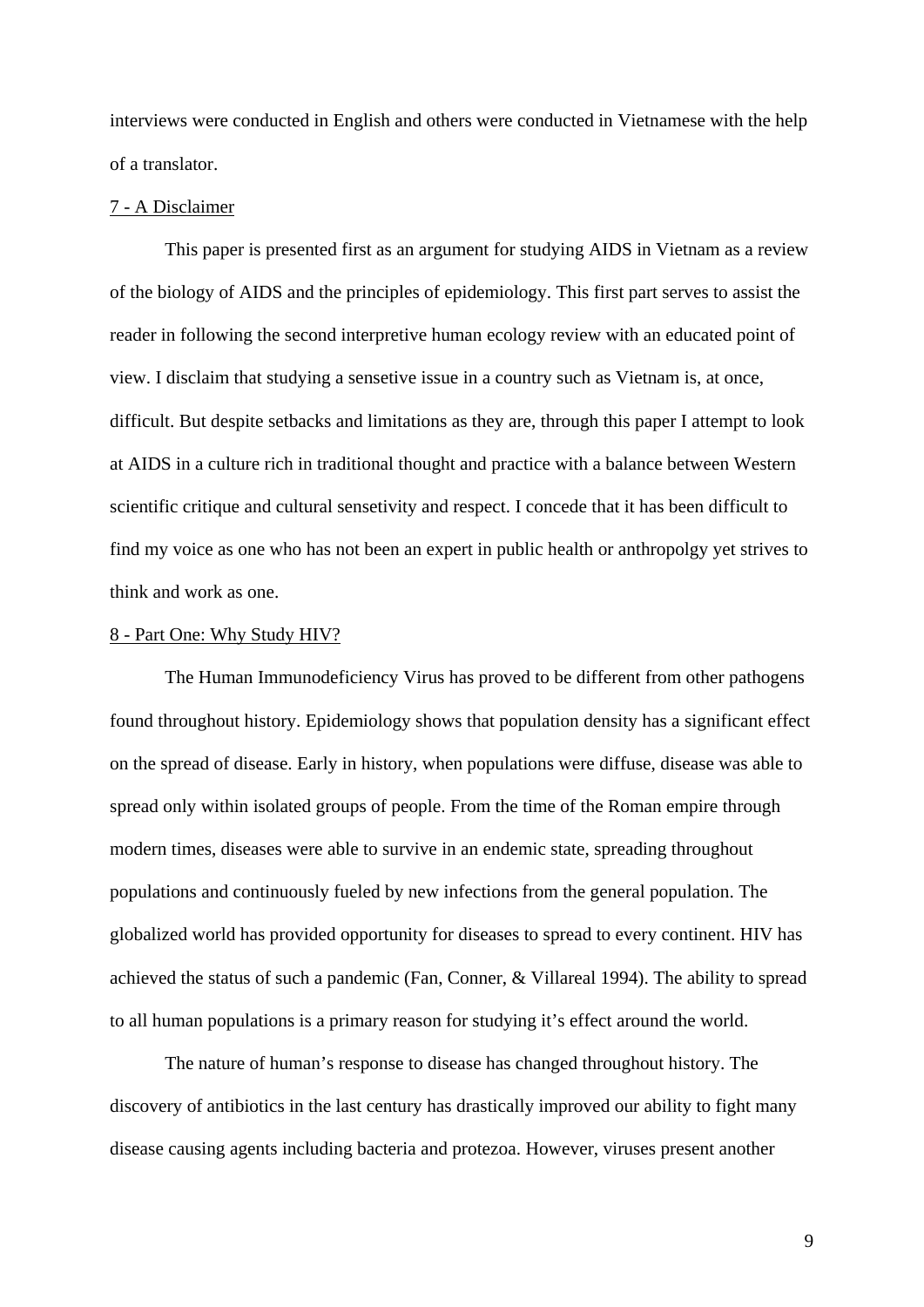problem. Viruses are not classified as living organisms as they do not grow or reproduce outside of their host's cells. A virus is made up of genetic information and a protein coat which helps the particle be recognized by potential host cells where it is taken up. Viruses exploit their host's biochemical machinery in order to reproduce and spread. As a result, viruses cannot easily be stopped once infection has occurred because restricting their reproduction would in turn restrict the host's ability to function normally. Viral infections are prevented through vaccienes which build up an individual's immune system against a pathogen before it is exposed to the pathogen itself. Because of the nature of HIV, development of a vacciene has not been successful (*ibid*).

 Another characteristic of HIV that sets it apart from other pathogens is that it is a retrovirus. Retroviruses' genetic information is stored in ribonucleic acid sequences. Some of their genes encode for the enzyme *reverse transcriptase* which allows their genetic material to be converted to a dioxyribonucleic acid sequence which is then inserted into the host's genome. Once part of the host's genome, the virus has the ability to become latent, or silent for extended periods of time. HIV can infect cells called macrophages and remain part of the cell's gene sequence for several years without causing disease (*ibid*). As we will see, this is a quality of HIV that makes AIDS very difficult to manage. This quality of viruses categorizes them as lentiviruses. There are only a few lentiviruses that infect humans. Among those that do, infection may be followed by a primary immune response prior to the production of antibodies. After this time, once the viral DNA has been inserted into the host genome, it may only be reactivated from another compromising infection. This explains why the health and security of asymptomatic HIV+ individuals is very important.

 Other qualities unique to HIV that make it different from other pathogens include its diverse genome. Wheras most viruses are relatively simple, HIV has more genes which allow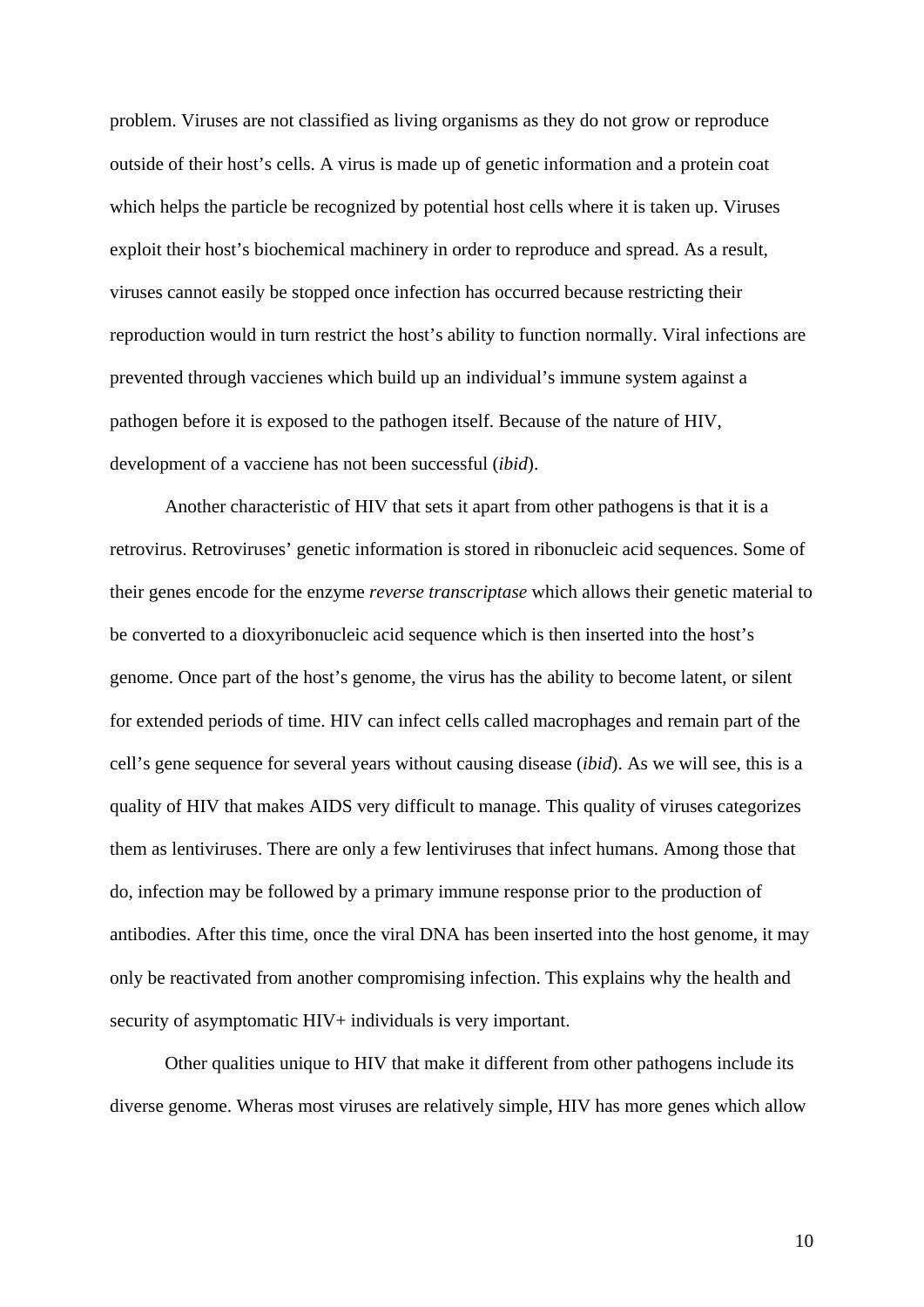it to mutate frequently and leads to avoidance of humoral immune response (*ibid*). This has proved to be the primary reason that there is no successful vacceine for HIV.

 There are important social reasons that HIV has a unique role in modern disease. Since macrophages and T-helper lypmphocytes are found only in blood and a few other bodily fluids including semen and on mucous membranes, modes of infection are limited. HIV's primary modes of infection are through blood, sex, and birth. As a result, those most at risk for infection with HIV are those who have unprotected sex with multiple partners and those who are injecting drug users. This means that risk for infection of HIV, unlike many other diseases, is correlated to lifestyle. Sex and drug addiction are both connected strongly to human desire, thus dealing with HIV and AIDS prevention is intrinsically charged and as such demands consideration. Discovering effective ways of managing human desire as it relates to lifestyle is one of the greatest challenges faced by the public health profession.

 As we have seen, because of the unique characteristics of the HIV pathogen, studying its effect among human populations is a worthwhile endeavor. Further evidence arises in the syndrome that develops in individuals infected with HIV. To understand why Accquired Immuno-Deficiency Syndrome (AIDS) is devastating to human health, we must first understand it's effect on the immune system. The two cells directly responsible for the defense of the body against disease causing agents are T-killer lymphocytes which control cell-mediated immunity and B lymphocytes which control humoral immunity. The main cofactor for these two cell types is the T-helper lymphocyte. Because of its characteristic surface proteins, it is T-helper lymphocytes (as well as macrophages) that become infected by HIV (*ibid*). Because of direct damage to T-helper lymphocytes, the entire immune system is compromised in a way that no other disease attacks to body. This immune destruction leads to, after an asymptomatic period, increasing numbers of opportunistic infections and the development of cancers until the body is overcome by full-blown AIDS and dies. Primary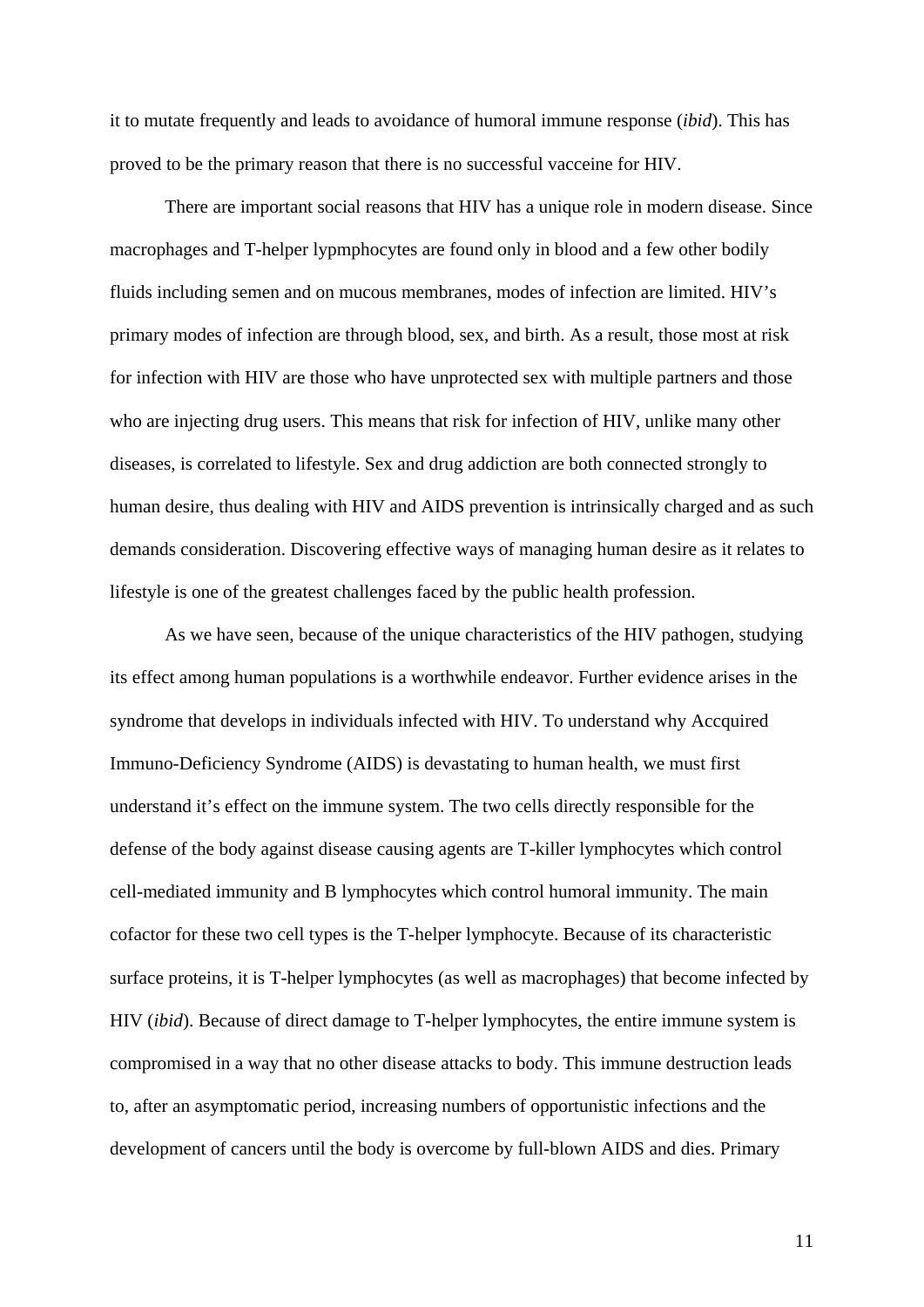infections include lymphadenopathy, wasting syndrome, and neurological infections which cause dementia. Later on in the progression of the syndrome, AIDS patients suffer from *Cryptosporidium* gastroenteritis, Kaposi's sarcoma, and pneumocystic pneumonia, along with a wide number of other bacterial, protozoan, and fungal infections and carcenomas (*ibid*). I argue here that the study of HIV is justified because of its capability of such complete destruction of human health and life.

 Finally, I argue that the study the effect on humans and their response to HIV in a place such as the rural Mekong Delta is justified because each region of the world has particular conditions that make an epidimic unique. While sub-Saharan Africa is home to only 10% of the world's people, it has 60% of the world's HIV and AIDS cases (UNAIDS 2005b). Because of this, the way in which Africans as well as epidemiologists, doctors, counselors, and international aid workers deal with the AIDS epidemic is intrinsically different from those same players in a place like southeast Asia. While HIV prevalence in Asia is comparatively low, because of the region's very high population density, deceivingly high numbers of people are living with HIV and AIDS on this continent (*ibid*). As was seen before, the density of human population has a direct effect on the outcome of an epidemic. Though Asia's current infection prevalence is low, incidence is increasing and this region's potential for high rates of infection is great (*ibid*). Vietnam's current estimated 0.51% prevalence (2005) is relatively low. However, populations of high infection rates are grouped among epidemic centers in a few cities and regions. According to study's by The Joint United Nations Programme on HIV/AIDS (UNAIDS), the epidemic in Vietnam is in a rapid growth phase with far more people becoming infected each year than dying (2005a). Additionally, the Mekong Delta has been identified as a nascent epidemic center. In 2003, the number of infections in this region surpassed those in Ho Chi Minh City (*ibid*). For these reasons, it is valuable to study HIV and its emergent effects according to region as the inherent causes and resulting changes in human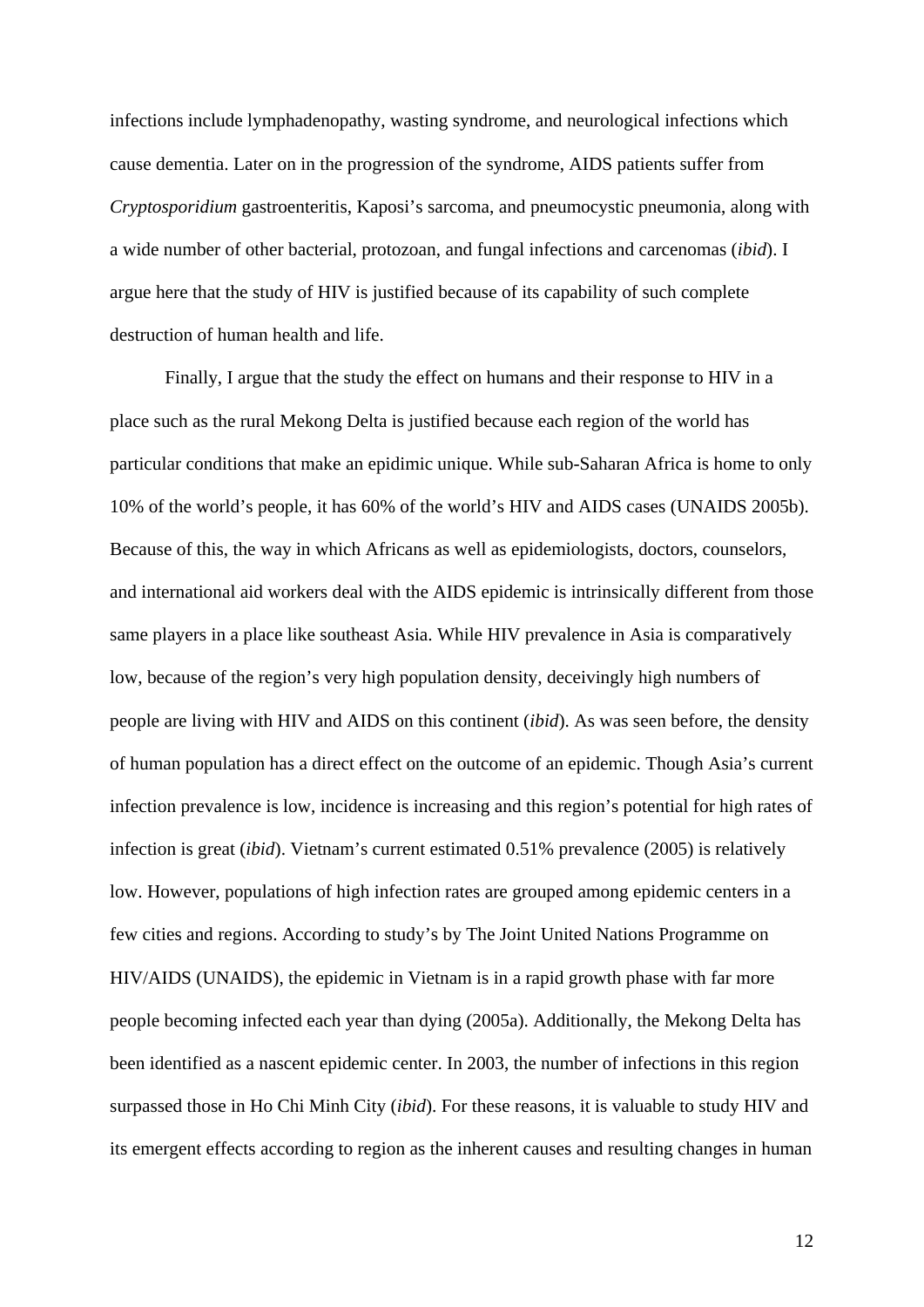life are particular to place. Knowing how HIV will affect the rural Mekong Delta can serve as a model in success or failure for future nascent epidemics elsewhere in the world.

## 9 - Part Two: The Human Ecology of a Disease

 Ecology deals with the distribution and abundance of organisms in their natural envirnonment because of availability of and competition for resources and space as well the flow of energy and the changing conditions of habitat. The study of human ecology looks at the interaction of humans with their environment in the same way. It treats the manmade world as a part of the natural world and subject to the same laws of competition and resource use. I chose this perspective for my examination of HIV and AIDS as a disease for several reasons. First, a fundamental law of ecology is that no event is caused or influenced by a single other factor. The interconnectivity of organic and inorganic things in an ecosystem means that each one thing is absolutely related to another thing by a network of influences. As I began research on HIV in Vietnam, I found that there was a particular complexity to the idea of disease. A disease is not fixed in time or place, it is caused by one thing and responded to by another. Because of HIV's enormous social and economic consequences, the list of possible influences is essentially limitless. If only because of this, an ecological point of view seemed most appropriate. Further, by measuring a place's response to such a sensitive topic as disease, the balance of an ecological perspective is the least value-free while still allowing for interpretation and critique.

 Discourse on natural ecosystems is categorized. In order to make sense of the enormity of a particular aspect of an ecological system, we focus in on such topics as natural conditions, species, trophic interactions, competiton for resources, and communities. I have borrowed these subject headings as descriptive tools in my analysis of HIV and AIDS in Can Tho City and An Giang Province.

## 9.1 - Place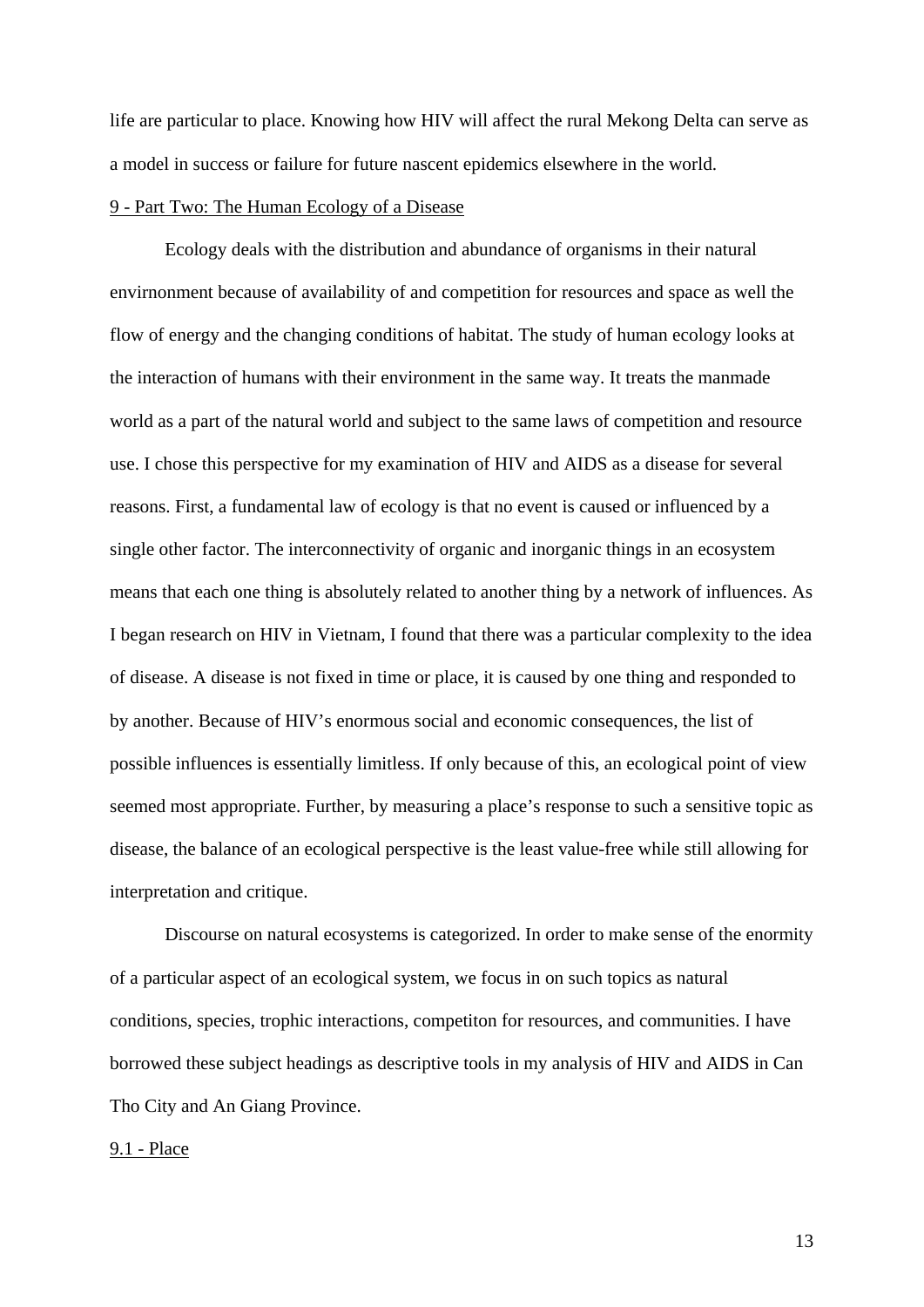In examination of a new ecosystem, scientists often first describe their subject in terms of place. Who, what, when, and where are all questions to be asked in painting a picture of a place so that more sound and detailed questionning can follow. In 2005 an estimated 8.3 million people were living with HIV in Asia (UNAIDS 2005b). Though this is a staggering number, compared with the world's estmated 36-44 million infections, it is clear that the disease is has only recently begun to spread throughout this continent. Some countries in Asia, however, are experiencing more serious epidemics. The Joint UN Program on HIV and AIDS has strongly recommended that countries such as Thailand, Cambodia, Pakistan, and Indonesia step up their prevention strategies now to prevent the devastation of serious epidemics experienced elsewhere (*ibid*). Because HIV transmission occurs mainly through lifesytles of mobile and young people, much of Asia's rural population has not been exposed to the disease at all despite their population density. For now, the disease is mainly found a problem in Asia's larger cities. However, large groups of unexposed but at-risk populations have the potential to become serious epidemic centers upon exposure.

In 2005, Vietnam had a mean estimated 263,000 HIV infections nationwide. This is a national prevalence of 0.51% (UNAIDS 2005). While the virus continues to spread in large cities, as mentioned above, the Mekong Delta is a nascent epidemic center for HIV in Vietnam. This is of interest for two reasons. First, the Mekong Delta is more rural than the other epidemic centers in Ho Chi Minh City, Hanoi, and Hai Phong. Second, changes in a nation wide epidemic raises questions about the cause of increased incidence in a particular area.

 Can Tho is the newly named national city and capitol of the Mekong Delta, the southern agricultural "rice bowl." With a combined rural and urban population of 1.1 million, Can Tho City is undergoing rapid change through development, urbanization, and industrialization (Truong & Murray 2006). The city has been included among 10 cities in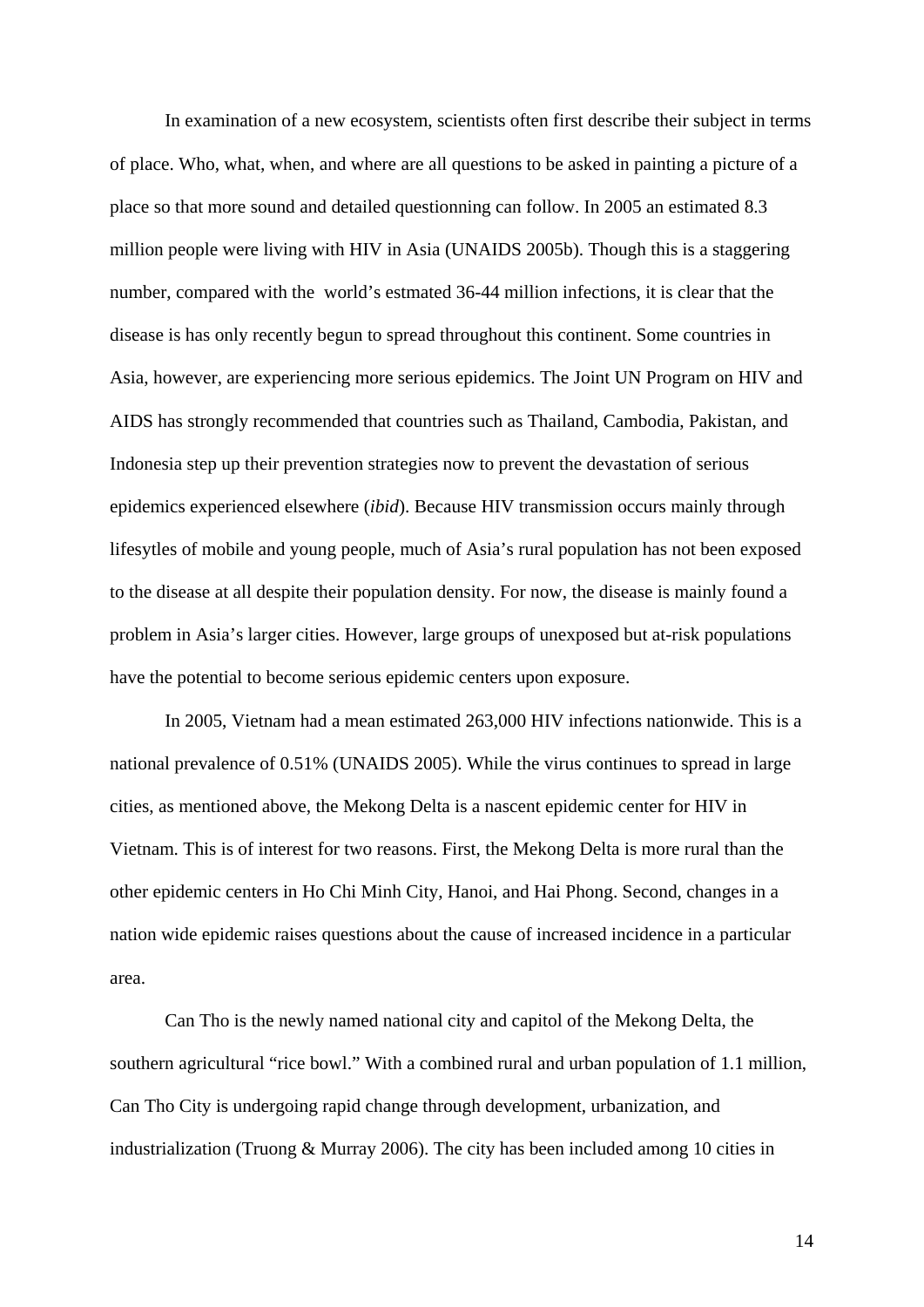Vietnam with the highest HIV infection prevalence. Being the econonmic and population center of the Mekong Delta, it is likely a major contributor to the nascent epidemic. In August of 2005, the reported number of people living with HIV and AIDS in Can Tho City was 3,575. Of these, 1,084 had developed AIDS and 575 had died as a result (*ibid*). Documentation of reported HIV infection rates, however, has been shown to be less than accurate. The actual number could be higher and estimations or projections will provide more realistic data (UNAIDS 2005a).

 An Giang Province lies up sream along the Hau River between Can Tho City and the border of Cambodia. An Giang province's population is distributed among the vast agricultural landscape and the two major city centers, Long Xuyen and Chau Doc. In Chau Thanh District, the average annual income is only \$290 USD per capita and level of education, particularly among women is very low (Hoang 2001). An Giang province is ranked among three provinces with the highest HIV prevalance rate of greater than 100-500 per 100,000 of the general population (UNAIDS maps 2005)

What is most significant about this region and most unique about it's developing epidemic is that the primary mode of infection is different from most other parts of the country. While both commercial sex work and injecting drug use have been shown to be the main modes of infection in Vietnam, the vast majority of HIV cases in Hanoi and Ho Chi Minh City are among injecting drug users (IDU's) (33.7% of IDU's versus 16% of commercial sex workers (CSW's) nationally are HIV+)(UNAIDS 2005). However, in Can Tho City and An Giang province, the majority of HIV infections are among female sex workers (Cua, personal communication 2006; Hoang, personal communication 2006). This means that strategies for prevention, testing, and treatment in this region will differ from elsewhere in Vietnam.

## 9.2 - Natural Conditions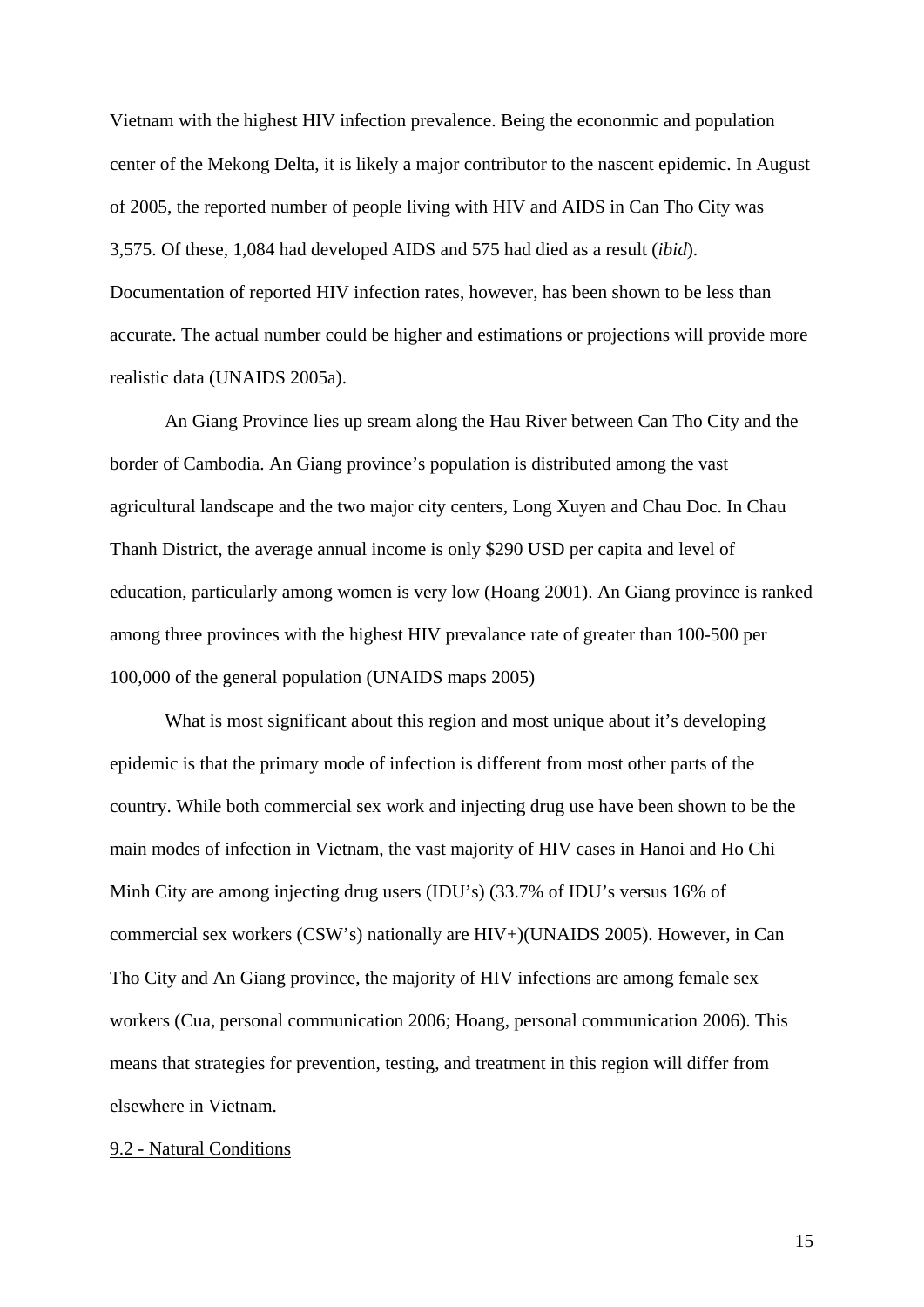The functioning of a community of organisms is subject to the natural conditions of the area. Abiotic factors such as climate, soil type, temperature, moisture availability, and sunlight determine the make-up of the flora communities which in turn allows for the presence of particular fauna. Likewise, we must look at the cultural and historical conditions of place in order to understand why its characters behave in a particular way.

 Vietnam's history has been influenced historically by both its individual spirit and the cultures from which it's people descend. The Vietnamese, having first cultivated the Red River Delta nearly two millenia ago, have shared Chinese traditions ever since. This eastern traditional knowledge, along with the influence of Hindu, Khmer, and hill tribe cultures has shaped the way the Vietnamese people think about health and medicine. David Craig describes Vietnam's modern culture as molded by colonial power and post-colonial relations as well as trends surounding globalization, nationalist and Communist resistance, selfsufficiency, and the new free-market economy (2002). These new, and the aforementioned old influences exemplify what is described as the "two faces" of Vietnam. According to Craig, there is simultaneous conflict and balance between the official and formal government and the popular and informal public. There are similar dichotomy trends between Eastern and Western thought, Confucianism and Taoism, and most importantly in our case, the holism of Oriental medicine versus the individuality of the Occident. Craig writes that the Vietnamese discourse and practice of everyday health and medicine is, "strongly influenced by classical Chinese medicine, in practice it depends on local *materia medica*, self-management, household care, and the passing on of oral traditions and home-remedy recipes through family and neighbors." He later says that, "local health discourse has reflected the conditions of its making: the need to be internally strong, to resist and balance harmful environmental influence, and to know and develop trust in local resources and authorities" (*ibid*). Though HIV is a new phenomena in Vietnam, these traditional characteristic attitudes about how to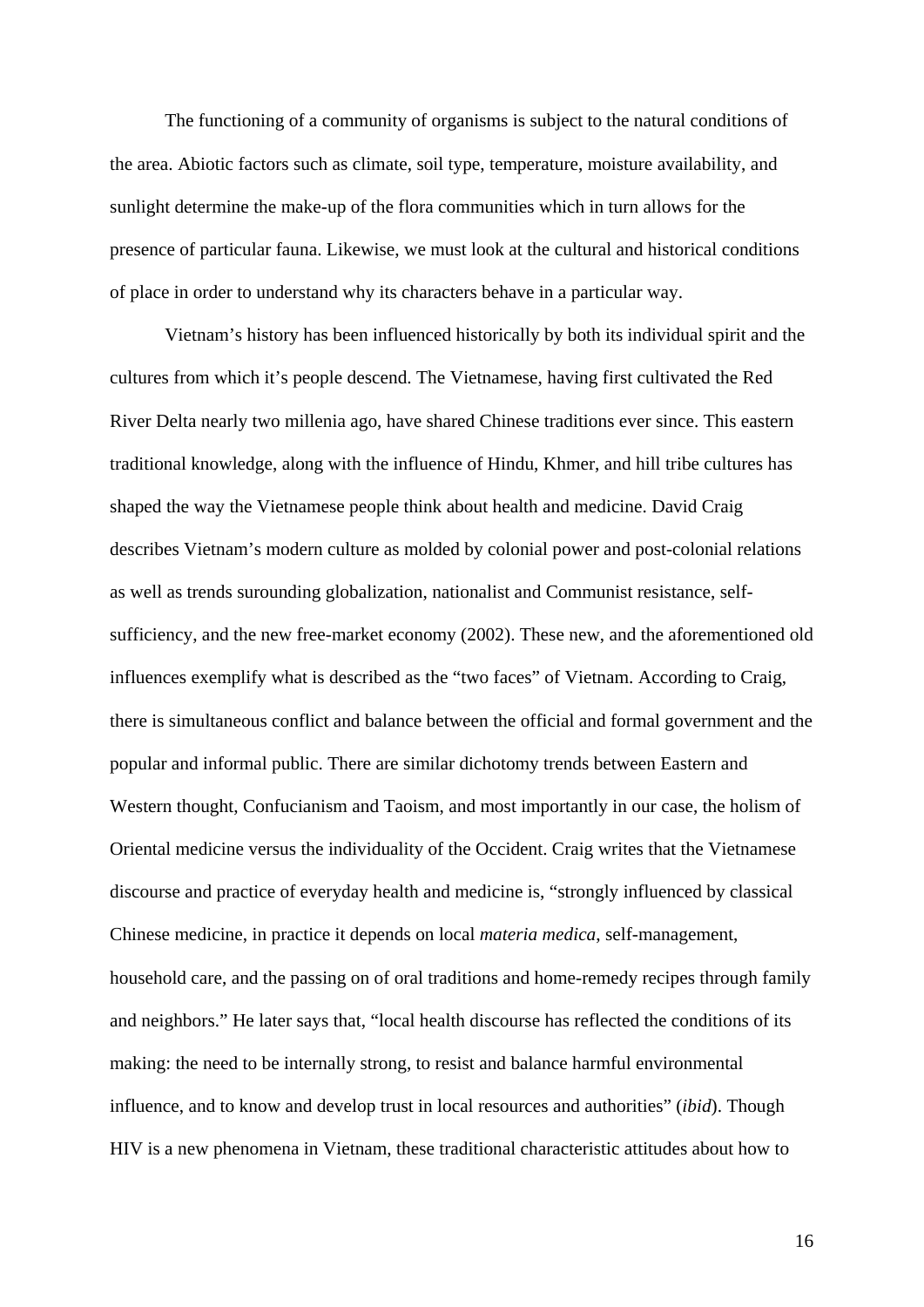prevent and deal with disease are helpful in understanding the way in which AIDS has and will affect the Vietnamese people.

 One important reason to discuss traditional health knowledge among the Vietnamese with respect to HIV and AIDS is that as a disease it is naturally connected to the people and culture on a local level. From an ecological perspective, we cannot separate a disease and its economic implications from the cultural reactivity towards it. Not only is HIV spread through characteristic lifestyle choices, but the way an individual locates testing and treatment, and is counseled and supported by their family and community is directly linked to how those people perceive the disease. Likewise, the way that information on prevention is passed throughout the education system and to the general public depends on that health knowledge and perspective. Hence this is a "natural condition" that cannot be overlooked.

 In terms of the distribution of modern drugs in Vietnam, Craig writes that, "the gap between biomedical and local reason has proved difficult to bridge, and few interventions have built on existing local practice" (*ibid*). This suggests that in developing effective health care systems, working in concert with local health knowledge is most beneficial. This will prove useful in our examination of community-based care systems.

 Another characteristic condition of Vietnam's culture that relates to our topic is the familiarity of Vietnamese people with each other. Somewhat through the influence of Confucianism's precepts of filial piety and caste of elders, I have seen first hand how the Vietnamese people are much more aware of their interrelatedness and dependence on community. I became more aware of how this influences a group's response to HIV and AIDS through several interviews. In one instance, an informant described to me how her neighborhood responded to a young man who had AIDS. In a short amount of time, all the people living near this man's home knew about his disease. Unfortunately, the neighborhood's response was a negative one and the family ultimately was ostracized because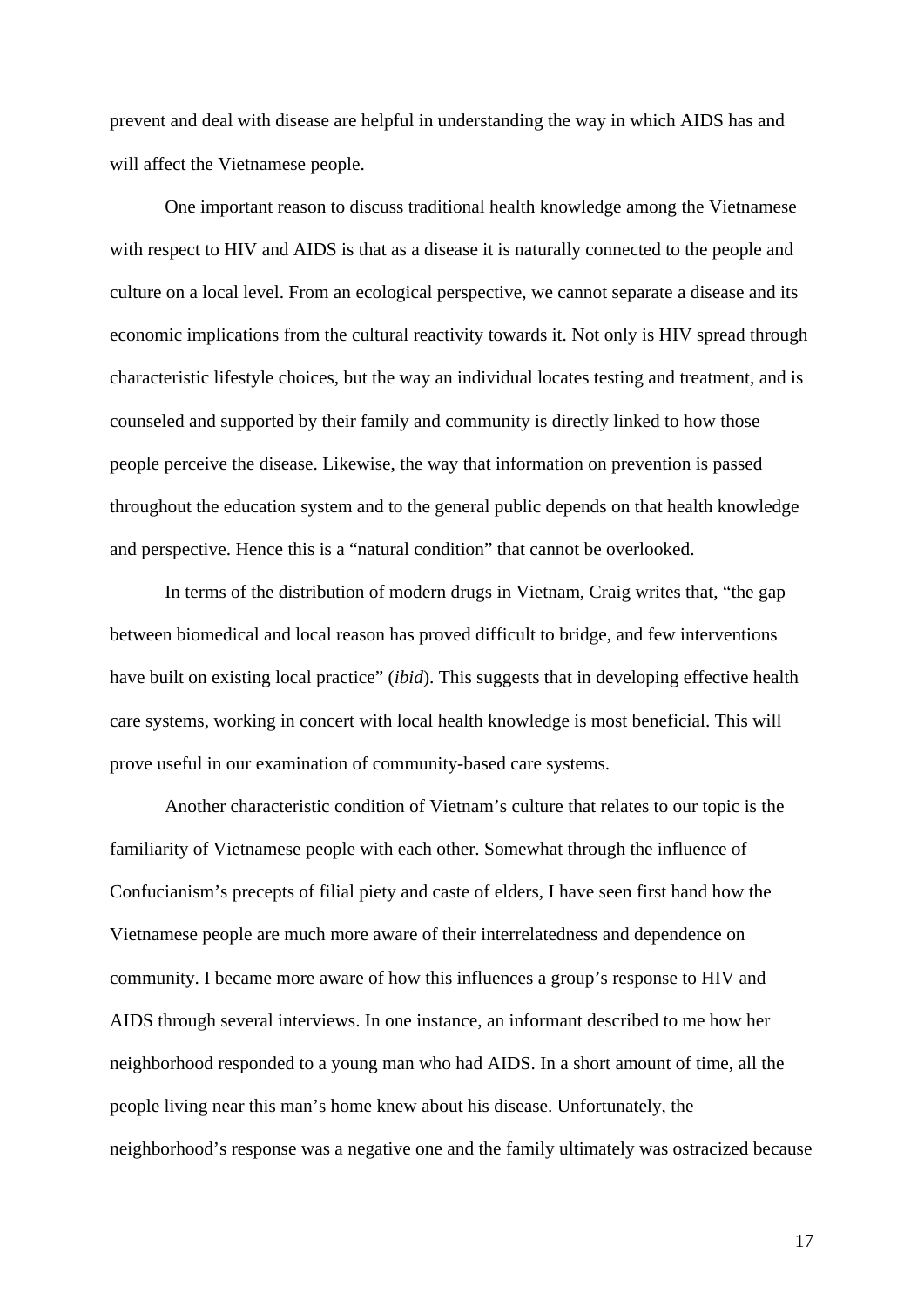of their son's condition (Thao, H.N., personal communication 2006). What is most notable is in this case is that the two groups that could have helped this young man with his condition the most, the drug rehabilitation clinic he had been attending and his home neighborhood, both shunned him. The reason for this, in the end, was the importance of raising a child well. Thao told me that the family stood to lose face because of their son's disease. The people of Vietnam value raising children well, and the lifestyle choices made by this young man that led to the disease were reflection of his parents' abilities (*ibid*). In a place where a family's stance in society is related to lifestyle choices the consideraction of the role of community gains greater importance in the ecology of this disease.

 A third and crucial natural cultural condition is the relationship between men and women in Vietnamese society. When looking at HIV transmision, it is important to understand how sexuality is communicated between men and women. According to several counselors that I spoke with, a difficulty in HIV prevention is that condom use and safe sex methods is not easily introduced to or accepted by Vietnamese men (Diep, personal communication 2006). Men are generally dominant in sexual interactions, and so it is difficult for a woman who is interested in practicing safer sex procedures to convince her partner of the benfits. As we will see, this unevenness in sexuality communication has a strong influence on the spread of HIV through the area of study.

### 9.3 - Species

 The most succinct way to categorize the roles of individuals in a natural community is by definition of species. The biological species concept groups organisms according to those an individuals that can interact with each other to reproduce. This idea is important in defining populations and how changes with those peopulations comes about. Defining a set of winged creatures as "birds" says little of their dynamics as a group. It is the ability to reproduce, such as among all red-winged blackbirds, that describes the rates of change and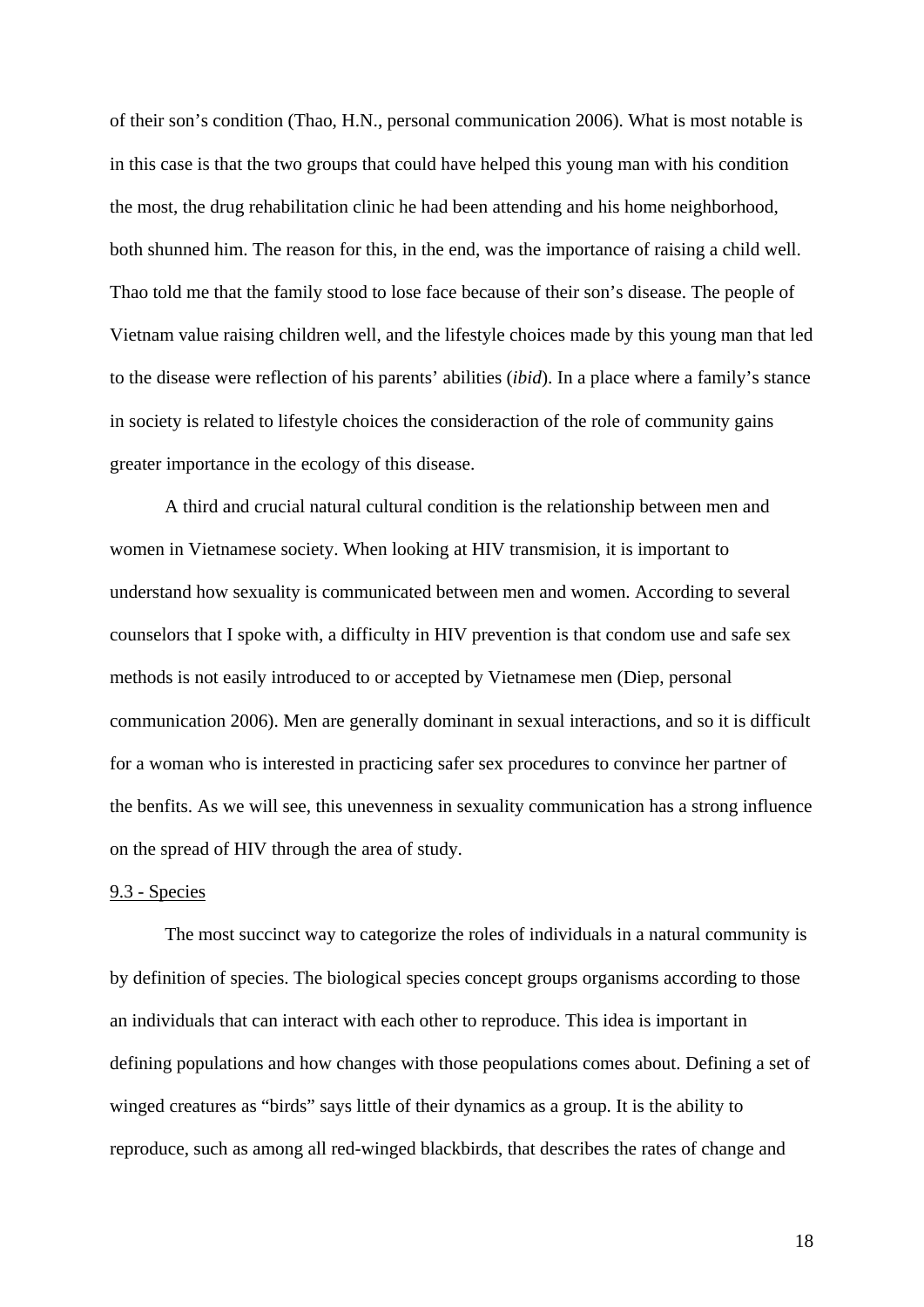role in a community of individuals. Likewise, in human ecology, we must identify which groups of humans share emergent properties in order to predict changes in a phenomena such as disease. Unlike in the study of biology, humans can belong to more than one ecological "species." Here, I describe those species that I found to play an important role in the HIV/AIDS epidemic in Can Tho City and An Giang Province. They include at-risk groups, care, support, and prevention institutions, and governmental and non-governmental organizations.

## 9.3.1 - At-Risk Groups

 As was mentioned before, commercial sex work has been shown to be the primary mode of HIV infection in our area of study. Though impossible to know for sure, it is estimated that there are about 10,000 commercial sex workers in Can Tho City (Cua, personal communication 2006). Their numbers are difficult to estimate for several reasons. First of all, prostitution and all related activites are illegal in Vietnam. This means that sex workers tend to be mobile, moving from rural to urban areas and vice versa from home to work (*ibid*). But also, sex workers avoid communicating with the legal system so there is no way to know the demographics of sex work in the area. What is known about prostitution in the Mekong Delta is that there is a lot of sex traffic with neighboring Cambodia.

 A large number of prostitutes in Can Tho City and An Giang Province have worked in the past in Cambodian cities such as Phnom Penh (Hoang, personal communication 2006; Cua, personal communication 2006). Because of their mobility and also because of the poverty and unemployment issues in An Giang province, young people move back an forth across the border with Cambodia to find work. Young women often find work in prostitution and young men often find work in construction or other labor and also are clients of sex workers (Hoang, personal communication 2006). This trend has become a mechanism for the spread of HIV from Cambodia, where the prevalence is higher, into the Mekong Delta. The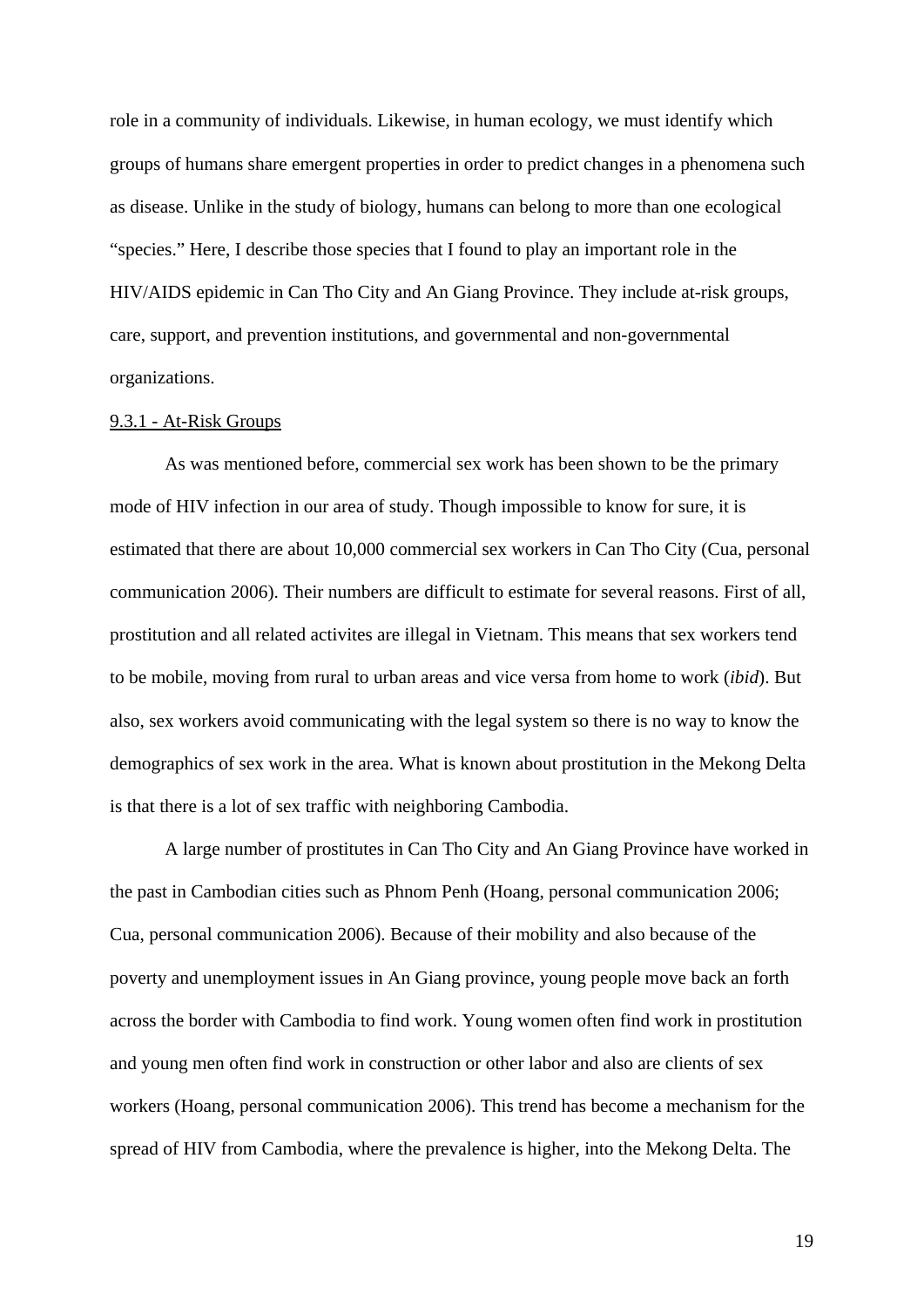river and communities along it serve as a corridor for the movement of sex work from Phnom Penh to Can Tho. This is a main reason for studying An Giang and Can Tho together as a single unit.

 In order to understand how prostitution operates in this area, it is important to know how the law interacts with sex workers. Because all activites relating to prostitution are illegal, the police regularly seek out brothels to make arrests. For this reason, there are a large number of sex workers near the border Can Tho City and An Giang Province. This makes it possible for sex workers to escape Can Tho authorities by fleeing into An Giang and vice versa (Cua, personal communication 2006). Because authorities from neighboring provinces do not cooperate, much prostitution goes on unhindered in this area. When sex workers are arrested, they are usually sent to rehabilitation centers for one to five years. I learned, however, that there is a discrepency in legal consequence between sexes. While owners of brothels receive prison terms upon incarceration, clients of sex workers are generally not prosecuted at all (*ibid*). Because demand for prostitution is a main reason that sex work is an option for so many impoverished women (Diep, personal communication 2006), this legal discrepancy does little to prevent prostitution from occuring at such a high scale.

 Prostitutes come generally from poor families where there is not a family business for them to work in. These families are often struggling (*ibid*), where there may be separation or bickering amongst family members. Because of the stigma related to sex work, sex workers often live alone, away from the support of their families. A counselor that I spoke with said that women chose prostitution for a number of reasons, one is that it is readily available and a relatively good income (*ibid*).

 Prostitution in Can Tho and An Giang occurs in two ways. A lot of women walk the streets or are "call girls." They are not associated with a particular establishment and are mobile. Another type of prostitute works at a "bia om." These are cafés, bars, or karaokes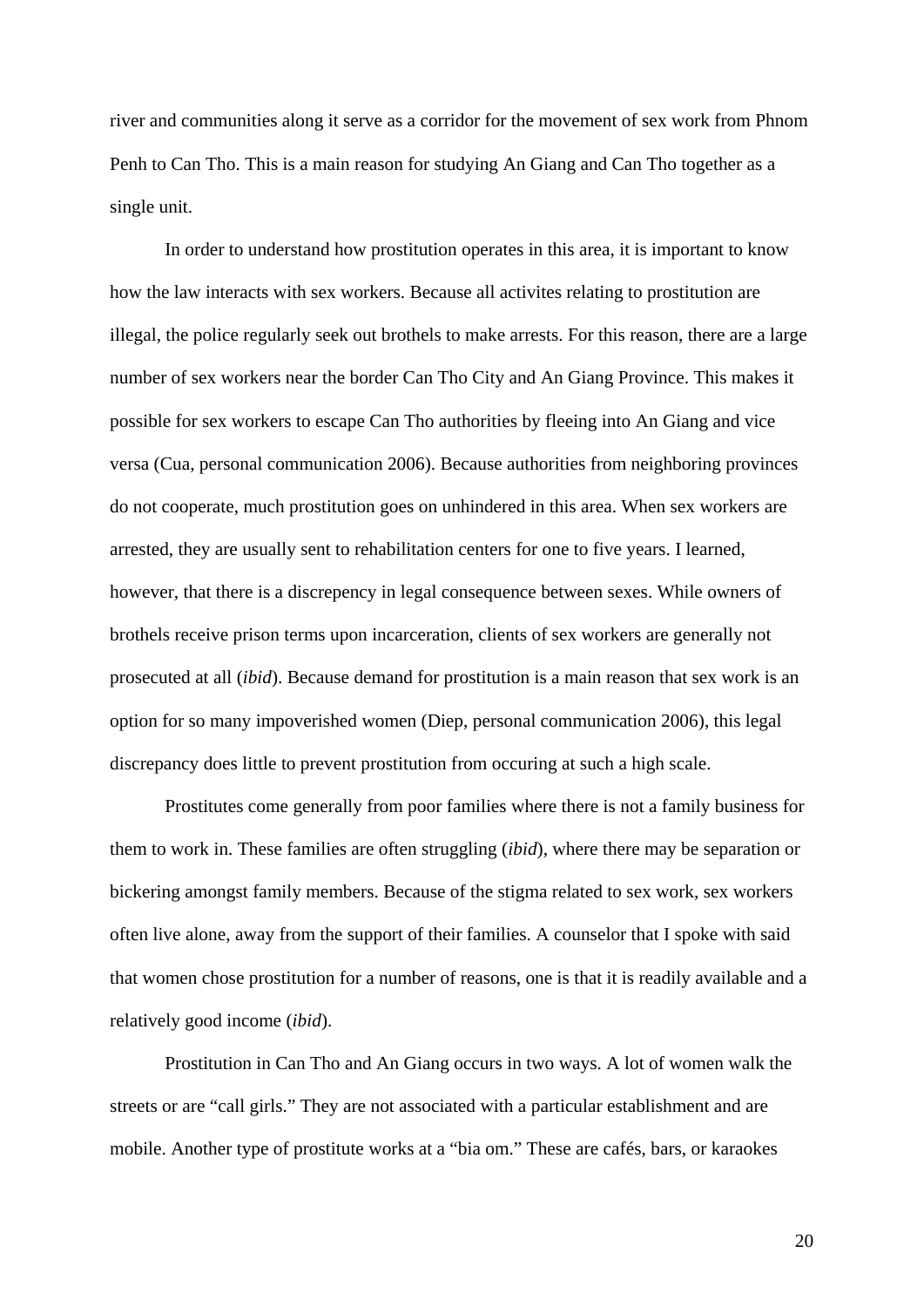where drinks are served by girls that later offer sex to guests. These sex workers do not depend as heavily on the rigours of the "street." I was told by another counselor that those sex workers who work in "bia oms" are more resentful of their clients and are eager to spread disease such as HIV or sexually transmitted.

 Another at-risk group for HIV transmission in this area is men, particularly those that are mobile and frequent bars, karaokes, and "bia oms." These men are often clients of sex workers but may also have families of their own. Many of these men are motorbike taxi drivers or from low income trades. As was mentioned before, the gender discrepancy in prostitution law enforcement makes sex work a favorable market. According to a report of the Men's Health Project in Can Tho, "men are seen as a bridge in the transmission of HIV as they can carry HIV infection from a high risk group, such as sex workers, to a low risk group, such as their wives or regular sexual partners" (Truong & Murray, 2006). Husband-to-wife transmission has been identified, through estimations of the current epidemic, to be an increasing contributor to HIV infection in the general population. Male clients of sex workers have become an essential link in the infection from sex workers to wives and families (UNAIDS 2005a). A difficulty with this situation is that condom use is an essential breakage in this avenue of infection and it is still least accepted by men in Vienamese society (Diep, personal communication 2006).

 Injecting drug use is not a primary mode of infection in the comparatively rural Mekong Delta, but in Vietnamese cities, it comprises the highest infection rate of all at-risk groups. The sharing of needles among drug users has led to an estimated 33.7% infection rate (UNAIDS 2005a). Injecting drug users have proved to be a difficult group to access because of their avoidance of authorities and resistance to prevention education. Also, many injecting drug users are known to also be clients of sex workers, thus connecting a high prevalence population with multiple low prevalence populations. The development and urbanization of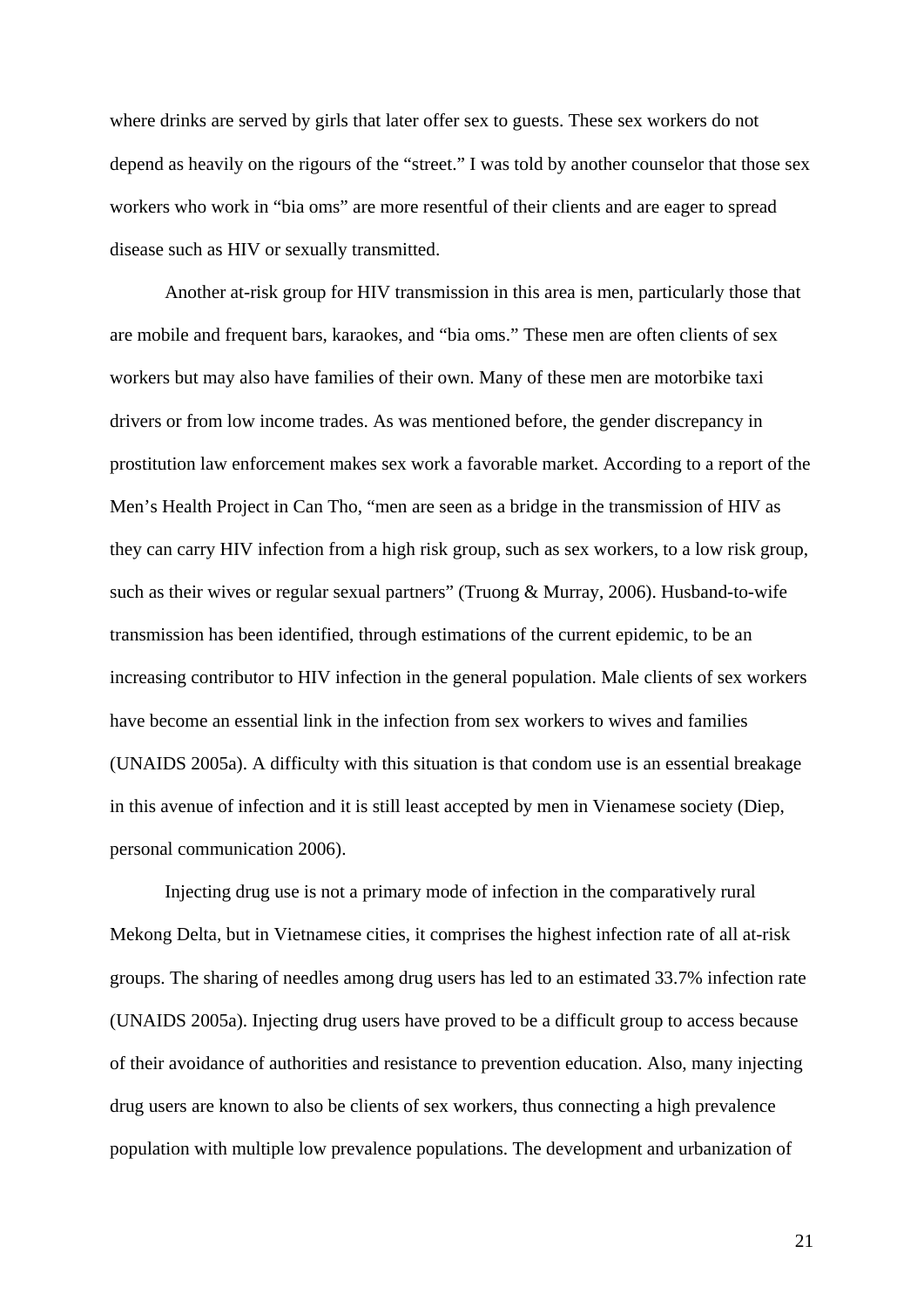Can Tho City could lead to increased use of injecting drugs, forming a population with high potential for infection.

 Early research in AIDS around the world focused on homosexuals as an at-risk group for HIV infection. Because anal sexual intercourse is the most effective means of sexual transmission, this epidemic was at first associated almost exclusively with gay men. It has since been shown that unprotected heterosexual intercourse is also is a very high-risk activity, so though all humans are prone to sexual transmission, stigma associated with this particular group has remained, particularly because of high infection prevalence. Homosexuality in Asia is different from other parts of the world. Dr. Donn Colby has said that, "gay identity is not well estabilished in Vietnam. A man could have sex with another man and not consider himself gay" (AEP, 2003). The number of homosexuals in Vietnam is increasing though, and a serious problem has developed such that the "omission of homosexuals from public HIV prevention messages has encouraged men who have sex with other men to underestimate their vulnerability to infection" (*ibid*). Homosexuals in Vietnam live almost exclusively in large cities such as Ho Chi Minh, Ha Noi, and Nha Trang. But as Can Tho becomes a more metropolitan region, population of gays will likely increase as well and prevention communication will need to be accomodating despite engrained stigma.

 A final group of people that is directly affected by HIV infection, particularly in Can Tho and An Giang, are the children affected by the disease. Vulnerability of children is a serious issue in Vietnam. Mainly through poverty, children often end up working to support their families instead of being in school and getting and education that can help them out of poverty (Hoang, 2003). While the number of children infected from birth is relatively low compared to the total number of people living with HIV and AIDS, many more are affected through the infection of parents or other family members. Because most infants infected with HIV die by age 1, approximately 1.7% of those children in Vietnam affected by AIDS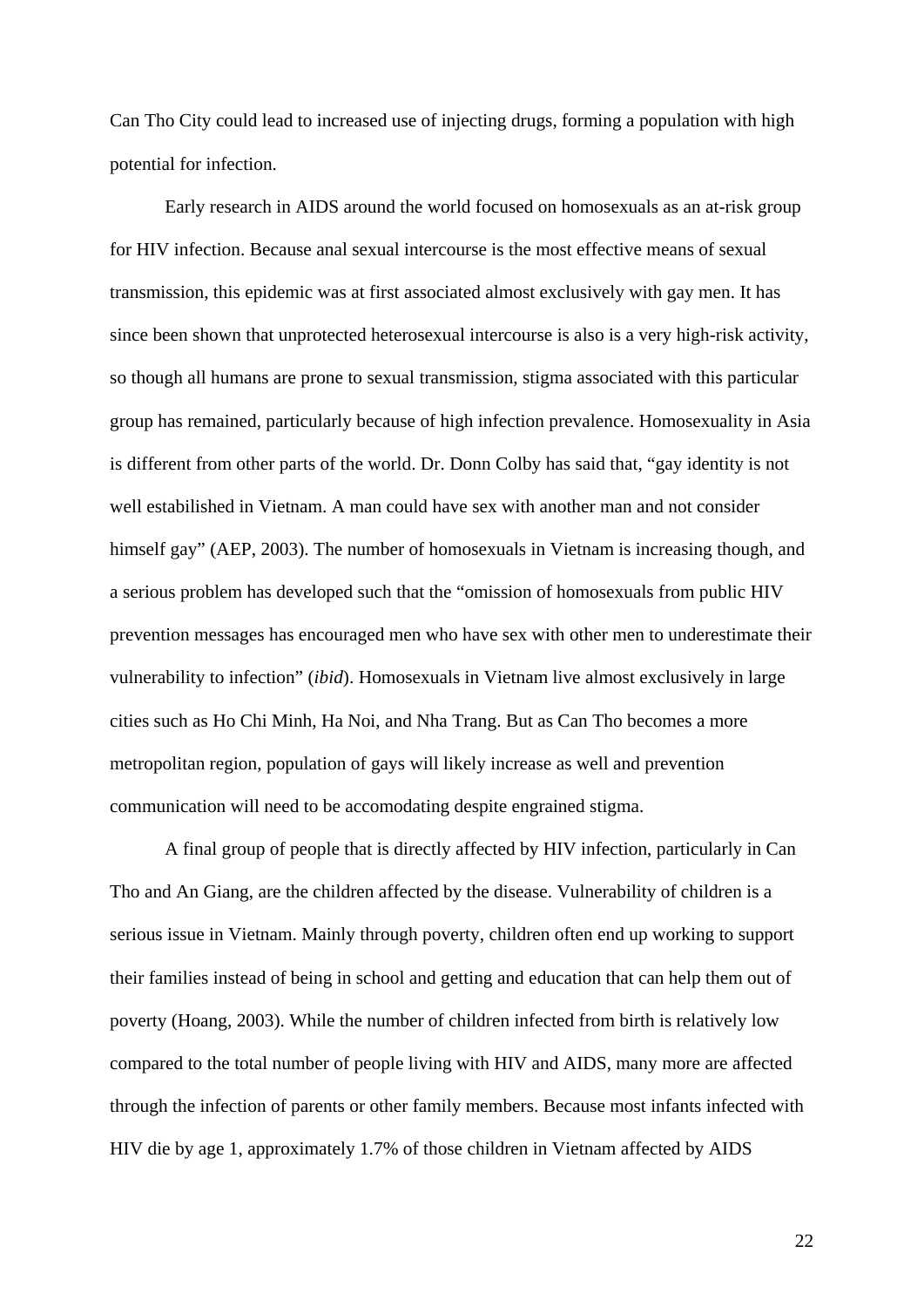actually have the disease. The remaining 98% are affected through the infection or death of a family member (MOLISA/UNICEF 2005). These vulnerable children need most the support of social safety nets and protection. Unfortunately, the institutions that are available to support orphans or children from homes broken apart by HIV and AIDS are typically inadequate. Institutions are supposed to receive 100,000 to 150,000 VND per month from the government to support children, but according to the Ministry of Labor, Invalids, and Social Affairs and the United Nations International Childrens Education Fund, that amount is less than half of what is needed. Additionally, many institutions available to support these vulnerable children have been designed around areas with small needs, such as in the US. As a result, a few highly visible children in need receive adequate support while many vulnerable but less visible children receive none (MOLISA/UNICEF 2005). As we will see, community-based care for people affected by and living with HIV and AIDS offers solutions to the vulnerability of affected children that has not been solved by institutionalization.

## 9.3.2 - Care, Support, and Prevention Institutions

 The high number of HIV infections and AIDS cases in Vietnam has elicited a response by certain "species." These species are organisms that work against the devastation of HIV and AIDS in society. My goal is not to enumerate these species but rather describe and evaluate them so we can better understand how this disease influences the lives of the people of the Mekong Delta. To begin, we must understand how the Vietnamese health care system works.

 Vietnamese health care is based on a layered institutions. In order to receive modern quality care at a city or provincial hospital, a patient must receive papers of referral from a lower level of care such as a general practitioner or clinic (Tu, personal communication 2006). While the state provides nominal health insurance for some of those that cannot afford it, there are many people who cannot obtain state insurance and must find more care that they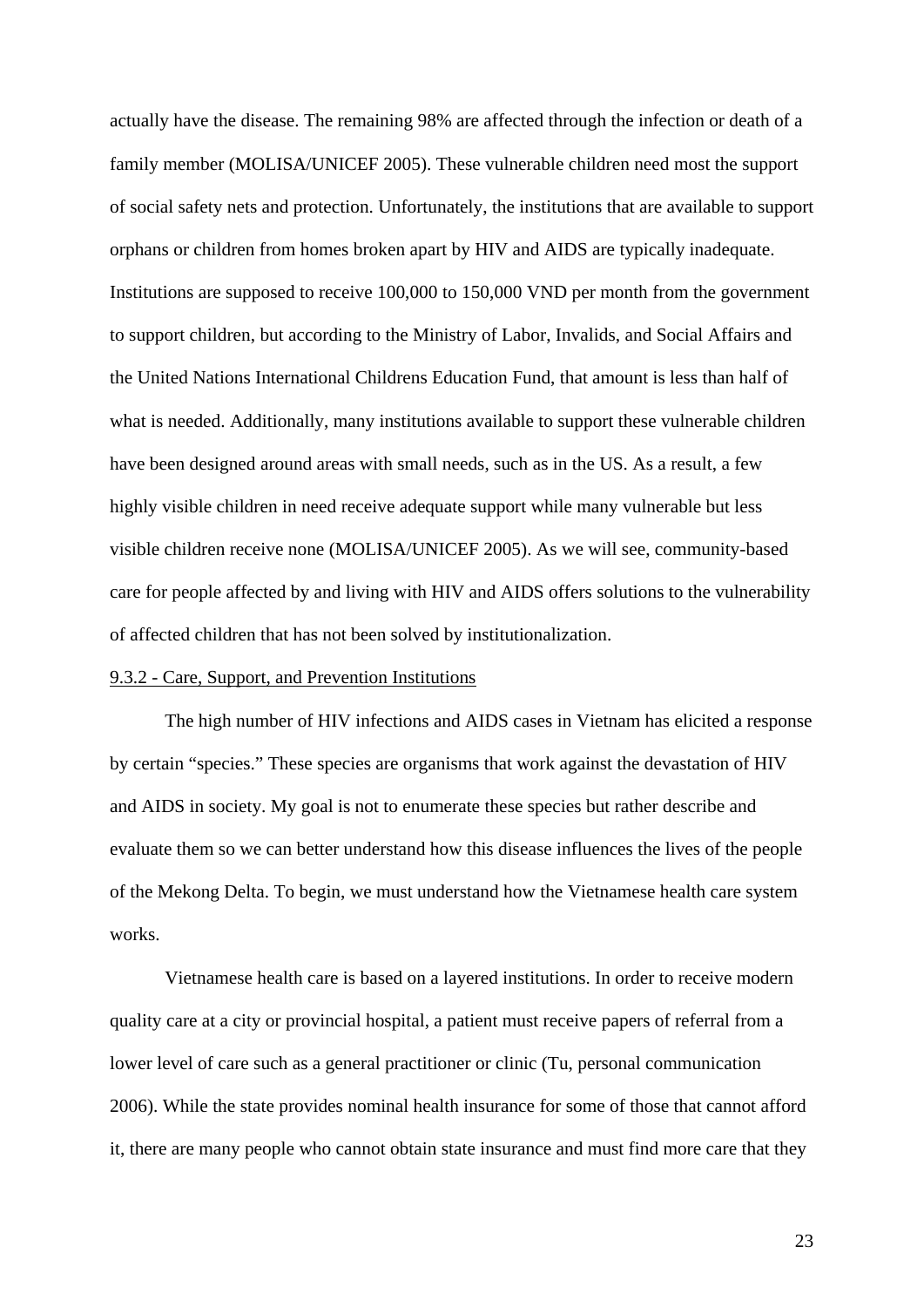can afford. This is an important issue to the study of HIV and AIDS in Vietnam because many of those people affected by or living with the disease are impoverished. There are a number of clinics througout Vietnam that provide alternatives to visiting private practitioners. One such is the An Phu Communal Clinic in Can Tho. It staffs one physician, a midwife, and several nurses and staff to offer affordable or free care 24 hours a day. Much of the services relate to maternity and women's health. Though it only has access to minimal equipment, this government funded clinic makes it possible for patients to access entry level healthcare and be referred to hospitals in an affordable way (*ibid*). Because of its access to lower income women, this site was paired with the HIV Community Clinics Network (HCCN) opened in Can Tho in 2003.

 The HCCN is sponsored by the Canadian Centers for Disease Control and prevention. There is a high prevalence of sexually transmitted diseases (STD's) among sex workers and their clients. It is also known that those who have a genital infections associated with STD's are at a higher risk of being infected with HIV in sexual intercourse (Hoang, personal communication 2006). Thus treatment and prevention of STD's is an effective weapon against the spread of HIV among sex workers. The HCCN in Can Tho has the capacity to test for most STD's and has budjeted money to test and offer free drugs to 16 sex workers per month (Tu, personal communication 2006). The HCCN in Can Tho is located in the same building as the Communal Health Clinic so that sex workers will not be excluded from the general public in receiving treatment. For the most part, patients of the HCCN are reached through peer educators. These are volunteers, some of whom are former sex workers, who communictate with current sex workers in the area about condom use, HIV prevention, and schedule appoinments at the center for treatment.

In addition to the An Phu clinic, there is a clinic in Vinh Thanh district in order to access the high population of sex workers there. The HCCN is based in Ho Chi Minh City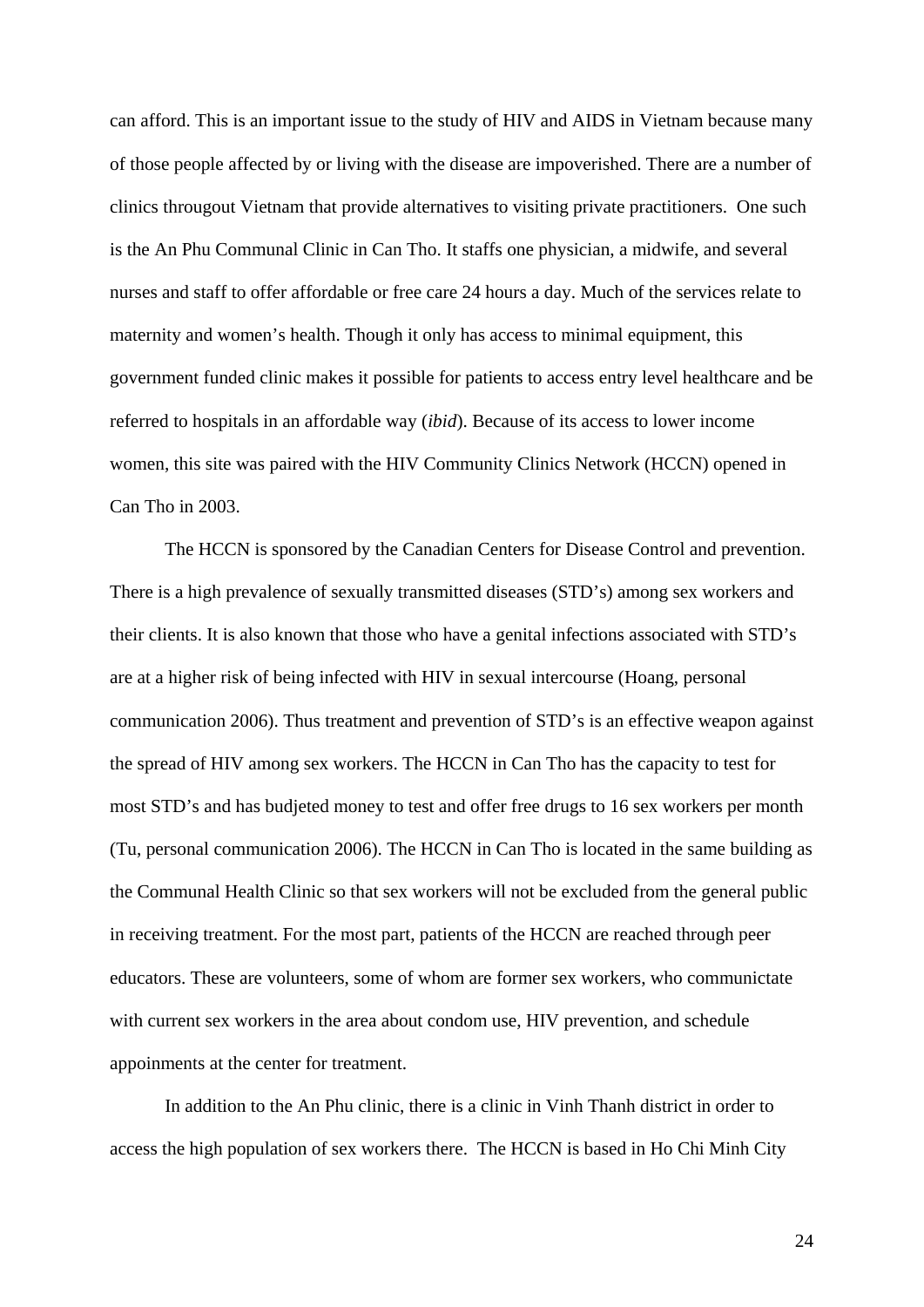and oversees clinics in Can Tho as well as in An Giang and Kien Giang Provinces in the Mekong Delta. The clinic that I visited in An Giang province was in Chau Thanh District. It offers a more complete regimen against HIV and AIDS than the HCCN in Can Tho. This may be because in this area, there are a number of more rural and less mobile people living with HIV/AIDS who cannot access the facilities available in larger urban centers. The HCCN in Chau Thanh provides access to about 15% of known AIDS cases in the district with home visits by a physician and access to free Anti-Retroviral Therapy (ART) provided through government money which is supplemented by the international organzation Global Fund (Tuan & Hien, personal communication 2006).

However, this coverage is only minimal. In order for AIDS therapy to be effective, particularly for asymptomatic patients, regular lymphocyte testing is necessary. To access this, patients need to travel to Ho Chi Minh City where there is facility for such testing (*ibid*). This expensive and unrealistic for many patients. One patient that I spoke with that is able to afford it, spends 275,000 VND per month on testing. In total, however, he spends about 1.2 million VND to cover travel expenses each time he makes the trip to Ho Chi Minh City.

The testing and treatment services not covered by the HCCN in Can Tho are covered by the Center for HIV/AIDS Prevention. This center has been operating since the early 1990's and offers free access to testing, counseling, and affordable drug regimes to PLWHA's in Can Tho (Anh, personal communication 2006).

An important sector in dealing with HIV and AIDS is treatment. In fact, since the epidemic in Vietnam is in a rapid growth phase, the number of AIDS related deaths is nearly doubling every few years (UNAIDS 2005a). However, because in Vietnam, there are many more people at-rist than those that have already been infected, prevention is a top priority. The system of clinics discussed above do not have the capacity to handle to load of broad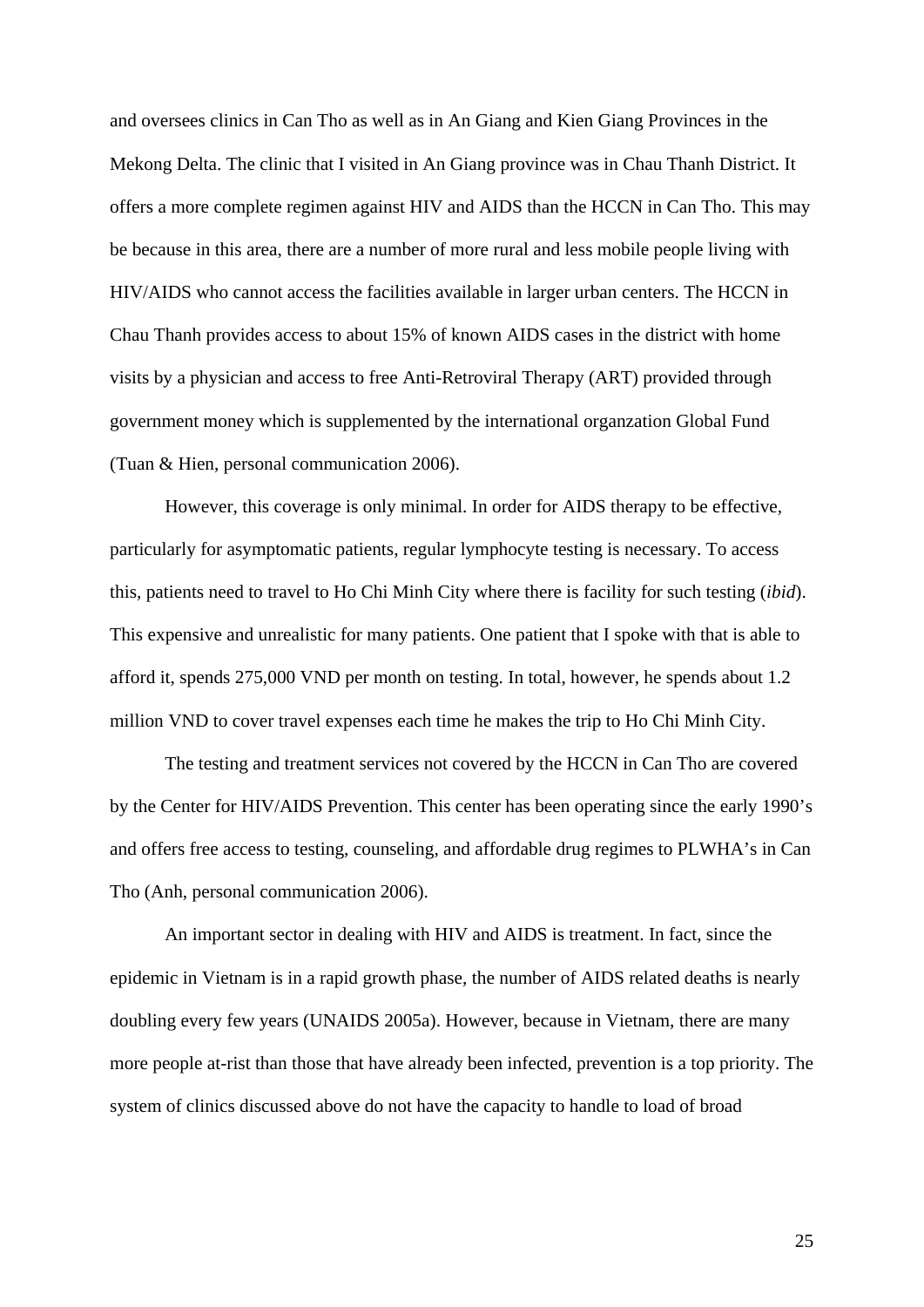prevention outreach among at-risk groups or the general public. The following are several groups that attempt such a daunting task.

 In Can Tho, the Club for Women's Health, sponsored by Family Health International, works to spread prevention information to sex workers in the area. It is a place that welcomes prostitutes during the day when they are not working and provides them with a number of services. There is food and activities to provide cultural and entertainment support not thqt sex workers lack by being separated from their families. They can take classes on lifeskills, handicrafts, tailoring, and other occupational skills which hopefully serves as incentive to find alternate employment (Diep, personal communication 2006).

 During one of my visits to the Club, I was able to sit in on a HIV/AIDS prevention class for sex workers. The class consisted of a young female instructor and about 18 students. In mostly group-style discussion, the class covered details of the importance of testing, safer sex techniques, communication with sexual partners, and also the general dangers of the disease. Based on my knowledge of HIV and AIDS and compared with other outreach programming that I examined during this project, the prevention information offered to these women was accurate and up-to-date. In addition, the sex workers participating in the class seemed intent on learning and fairly knowledgeable about particular risks.

 The Club for Women's Health uses a similar approach in communicating with the sex workers in Can Tho. They have a group of paid health professionals who go out nightly and talk with sex workers in "bia oms" and on the street. These health professionals try first to make a friendly relationship with prostitutes to foster trust and slowly integrate discussion about HIV prevention and facilities for testing and treatment as well as education and the like. Because the Women's Club is the only facility of its kind in Can Tho, the health professionals also travel to places within the City such as O Mon, Vinh Thanh, and That Mot to make contact with sex workers there. A struggle facing the Club for Women's Health and their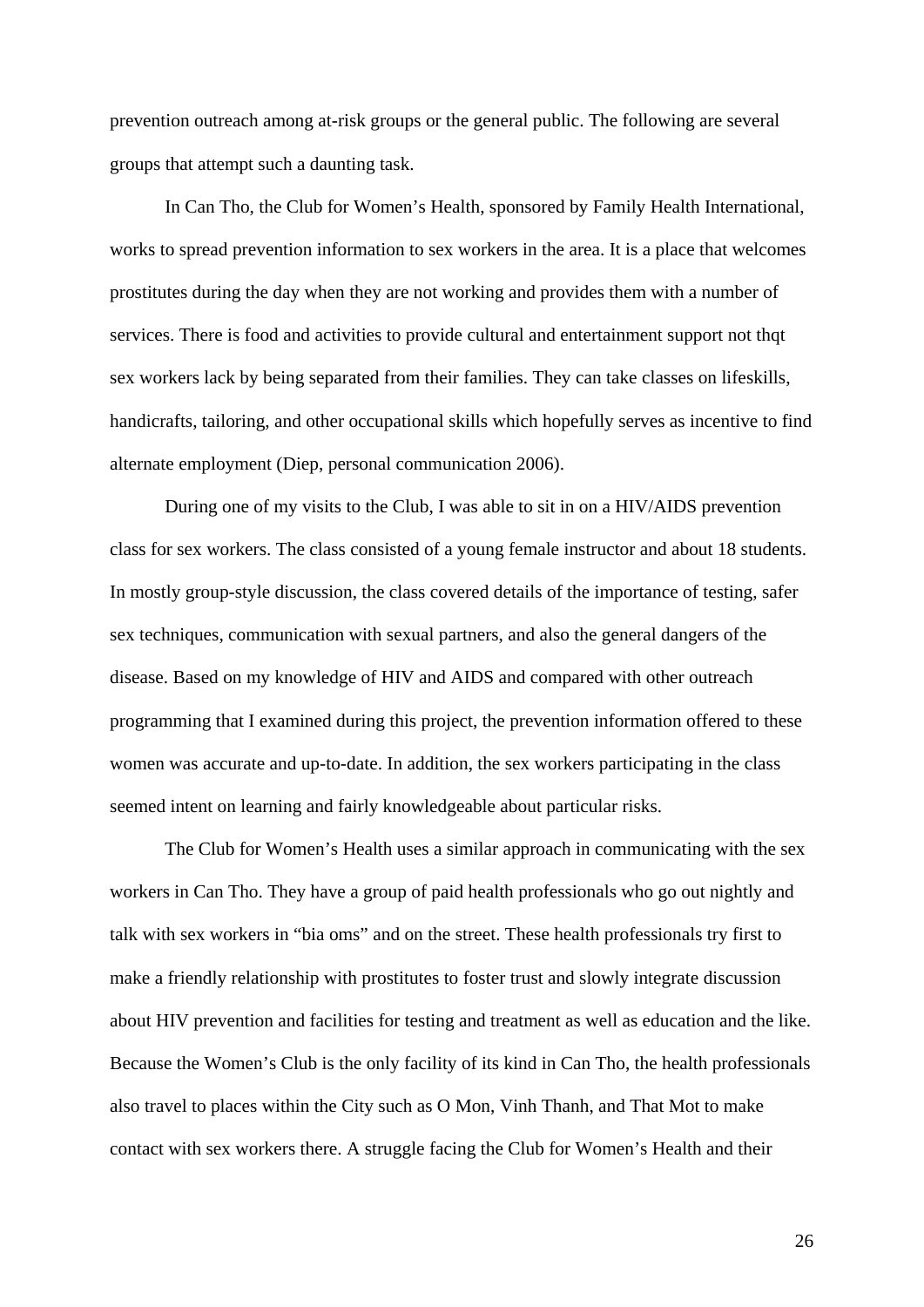health professionals is understaffing. The qualifications for being a peer educator who works with prostitutes are rigorous and the work is difficult, hours are long, and pay is relatively low (Thu, personal communication 2006). Another serious difficulty is that funding from Family Health International is not permanent. In June of 2006, the project fund ends and the Club will be forced to appeal to the government for funding and will have to cope on their own funds in the mean time. As this is a valuable service to the city of Can Tho and the surrounding districts and wards in their fight against the spread of HIV and AIDS, full funding and expansion of this program is needed.

 In An Giang Province, there are a number of different HIV prevention programs that vary from those in Can Tho. It is important to contrast programming between regions because of the more rural nature of An Giang compared with Can Tho's developping urban infrastructure. In Chau Thanh District, two programs are organized through mass organizations.

 The Volunteer Group of Youth is a collection of about 15 to 25 students and young professionals in Chau Thanh district who work together in prevention of HIV and AIDS. Their objective is to, "disseminate knowledge related to HIV and AIDS to young people in the community, especially to those who have a high risk of infection" (Hoang, 2003). They also work to provide home care to people living with HIV/AIDS and help reintegrate them into the community by supporting them with minor businesses and reducing descrimination (*ibid*). Their activities vary from communication with AIDS patients to community outreach and prevention education. One of their most successful projects has been the opening of a "Life Skills Coffee Shop" where young people can come to learn about HIV prevention in a social environment as well as providing employment for people affected by the disease (Hoang 2003; Hoang, personal communication 2006, Hien, personal communication 2006).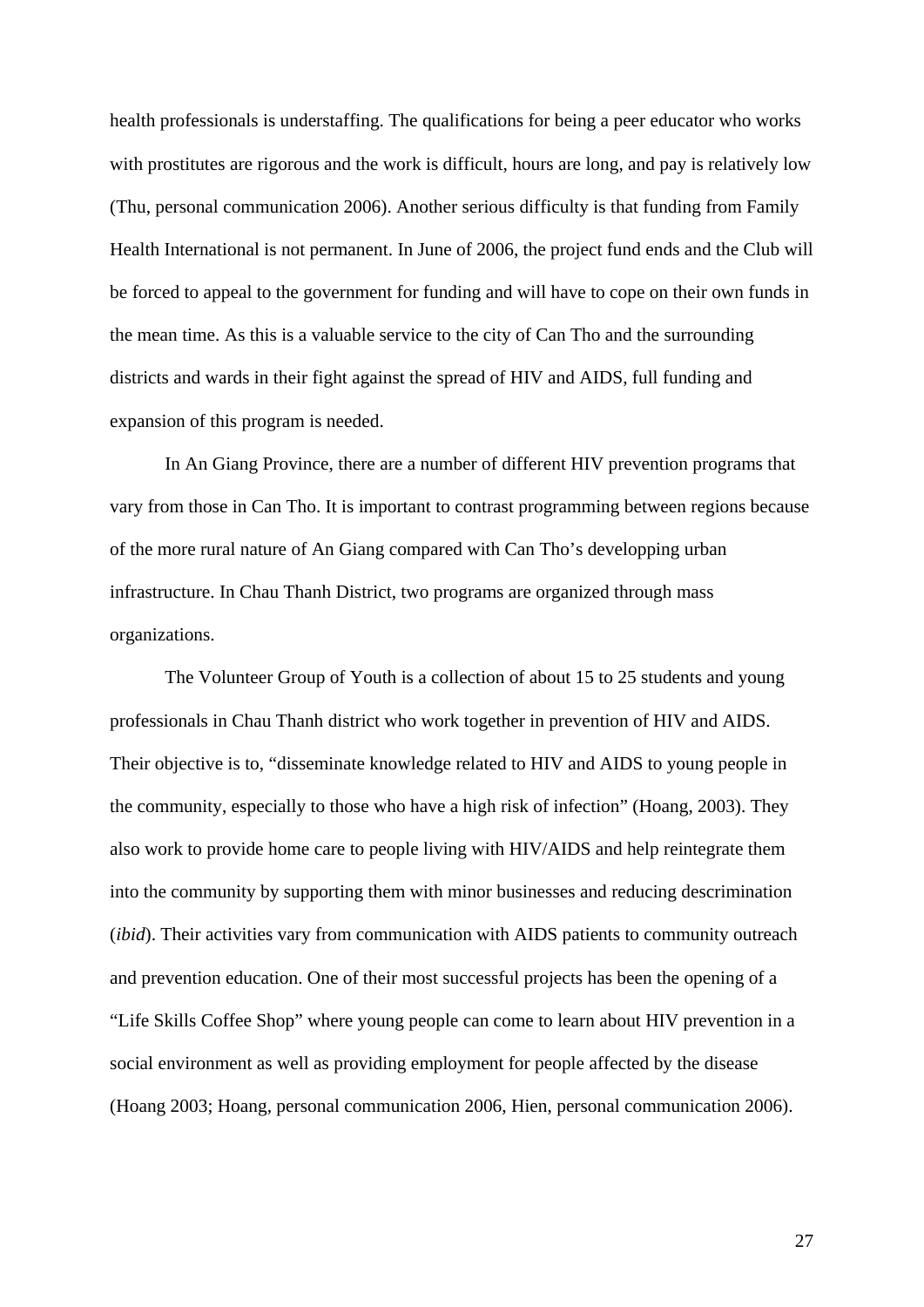The Women's Union in this district has spearheaded a program to help people living with HIV and AIDS. A secondary effect of their outreach will be the spread of prevention information. In an article about the Women's Union's work, Mai Thi Kim Hoang writes that, "support here (in Chau Thanh) is to intice unfortunate people to help themselves instead of relying on others" (2001). This approach to service is aimed at sustainability. It integrates charity donation with opportunities for finding employment and poverty reduction which in turn reduces harm in that person's family. The program, "considers concrete cases with concrete people with diverse requirements to create good conditions for them to make decisions on coping with their own problems" (*ibid*).

 As is discussed in more detail below this program is a model for community-based care. It integrates service to the community with support for the people living with HIV and AIDS. The goal is to ultimately alleviate the poverty of those living with the disease while offering emotional support. The emotional stress of living with HIV and AIDS causes people to lose the drive for life and success, despite their inability because of the disease. This program offers such things as loans so that people can open small businesses to keep them busy and employed while still healthy. It is best for an asymptomatic HIV patient to be occupied and mentally well so that the tax on their immune system does not overwhelm them quickly. This program offers good solutions to some real problems faced by the more empoverished and rural people of An Giang Province. However, the Women's Union is limited in its ability to reach all people living with HIV and AIDS. As an example, one AIDS patient that I spoke with had been diagnosed with HIV for six years, in which time she had been visited by a Women's Union representative once who brought her sugar, milk, and a small amount of food. The programming in An Giang for support and prevention seems to be well intentioned and community centered, but lacks resources to access the majority of people who need help the most.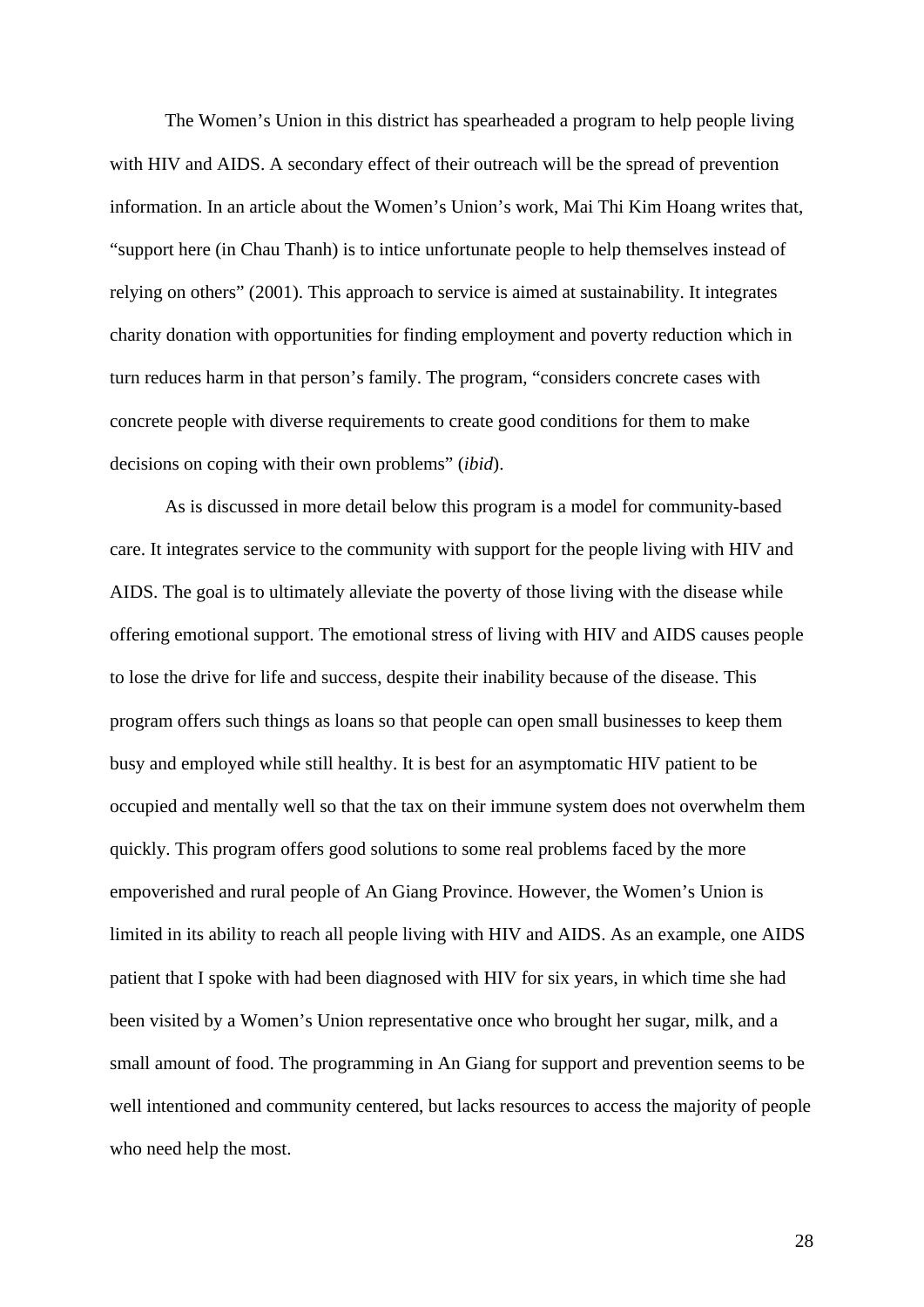In Can Tho, prevention programming is vastly different from that discussed above. As in Chau Thanh, a majority of the prevention communication with the general public occurs through the projects of mass organizations. I spoke in detail with Ms. H.T. Thao, the director of HIV programming in through the Can Tho Youth Union who described the groups activites. The three main branches of the Youth Union's outreach activities include;  $1<sup>st</sup>$  Media, such as through meetings, marches, performances, television programming and camping  $2^{nd}$ Funding, or the distribution of loans to people affected by HIV or at-risk of infection to open businesses and alleviate poverty; and  $3<sup>rd</sup>$  Personal Outreach, through peer education, life skills education, and performance programming (Thao, H.T., personal communication 2006). This broad and general programming is crucial to the dissemination of prevention information in high population area. Ms. H.T. Thao however, conceded that their ability to directly address people directly in a personal way is limited.The size of their programs is usually large, so people can join the activities but cannot get direct information from counselors (*ibid*). Whereas the programming in An Giang focuses on a personal and community level but lacks resources to reach the entire population, in Can Tho the programming is broad and extensive but lacks the effectiveness of personal communication.

 A final prevention outreach organism that I will discuss is the Program for Men's Health also through the Can Tho Youth Union. This project is funded by Family Health International and according to Mr. Ngoc Tain, it works to improve the knowledge of counselors for men in HIV awareness and to communicate with as many shop at-risk men in Can Tho as possible (personal communication, 2006). The primary of goal of this project is to, "promote behaviors to reduce the sexual risks of HIV transmission among male clients of FSW through effective communication and access to services and products" (Truong & Murray, 2005). As demonstrated above, the issue of men's knowledge of and role in HIV prevention is critical, particularly in a place where intercourse with clients of sex workers and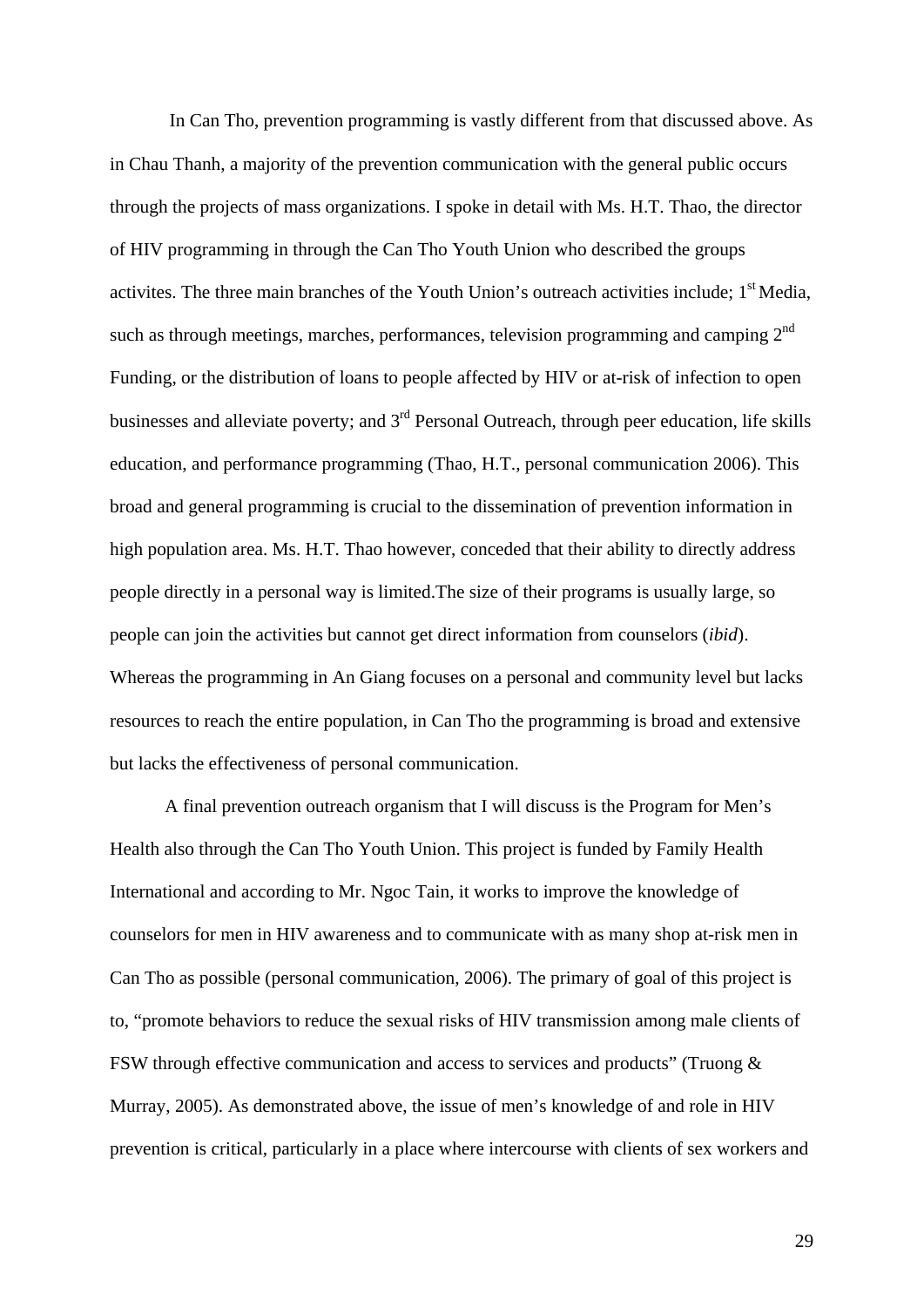their wives is a primary route of infection. This project is still in the planning phases and the first investment period will end in June of 2006. The success of this project is contingent upon sufficient funding and its effectiveness is yet to be seen.

### 9.3.3 - Governmental and Non-Governmental Organizations

HIV and AIDS are first and foremost a development problem. Currently, 95% of the world's HIV cases are in developing countries (UNAIDS, 2005a). With a disease as powerful and widespread as AIDS, financial, human, material, academic, and structural resources are all necessary for treatment and prevention. In places where those resources are lacking, the disease is able to have a stronger foothold. Further, the spread of the disease can reduce a country or region's amount of treatment and prevention resources. It is ultimately the task of national governments and international aid organizations to carry the burden of the potential and current destruction caused by AIDS. The effectiveness with which officials bring power and resources from the national and international level to the local and individual level is an indicator of their success in treatment and prevention.

On the national level, Vietnam's elected officials have an obligation to tackle the HIV/AIDS epidemic before it becomes uncontrollable as it has in other parts of the world. Elected officials are responsible for the implementation of law, policies, strategies, and decisions regarding HIV/AIDS treatment and prevention. They decide on resource allocation and monitor the effectiveness of its utilization. They are also responsible for communicating with the general public about their insights on the disease as well as setting a prescedent against stigma and discrimination (UNFPA, VAPPD & UNAIDS 2005).

Recently, the Vietnamese government published the report on "Scaling Up Towards Universal Access to HIV/AIDS Prevention, Treatment, Care, and Support in Vietnam" (Hanoi 2006). This denotes important and timely actions of the government some of which include the expansion of a network of clinics for testing and treatment of AIDS. There are however,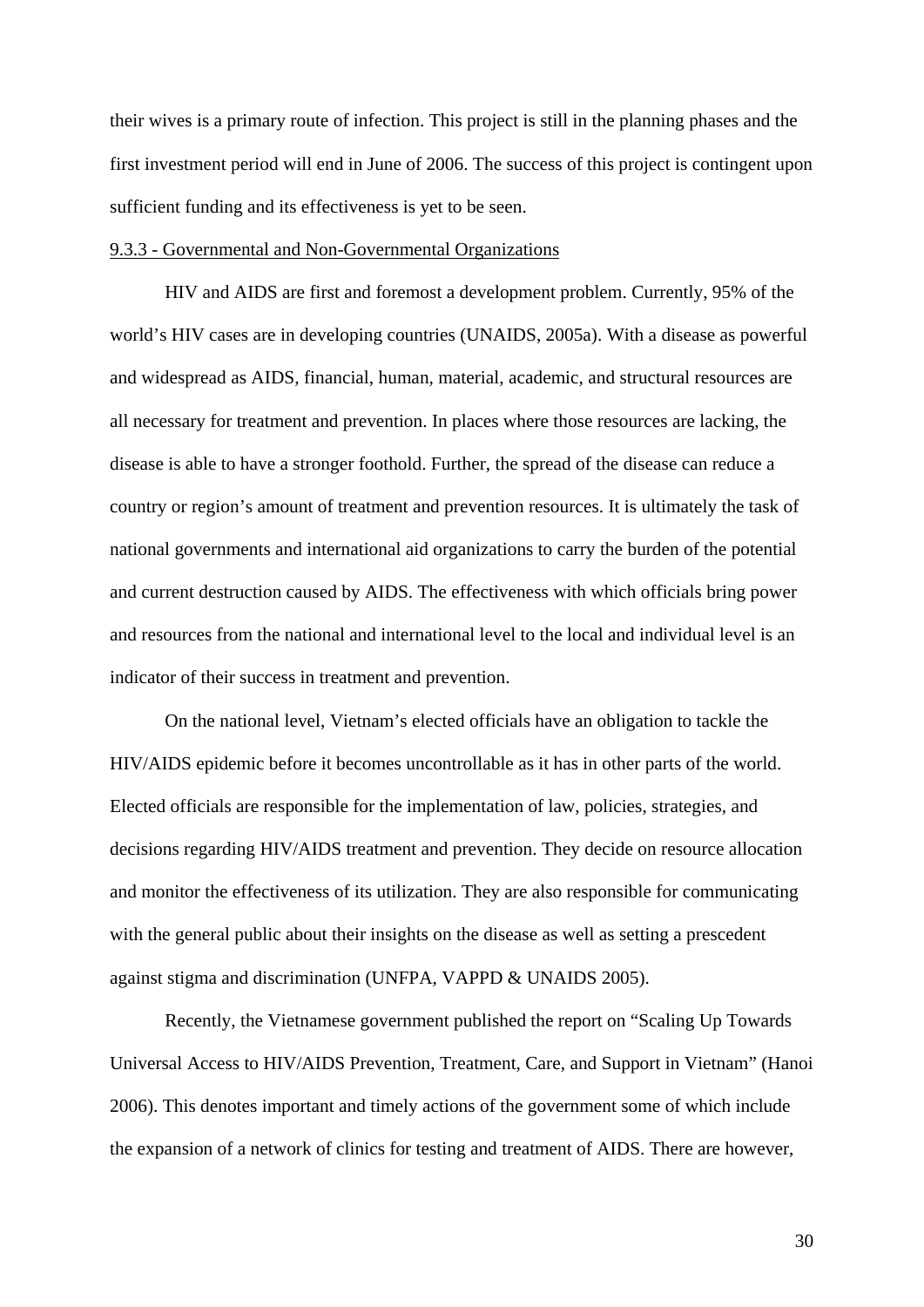two important problems in this report. First, the government continues to not budjet sufficient funds for HIV/AIDS prevention and care. The estimated need for adequate epidemic prevention is \$1 USD per capita, however in 2005, only \$0.24 USD per captia was spent in this sector and only \$0.06 USD of this came from the Vietnamese government. The remaining \$0.18 USD was covered by international aid (Hanoi 2006). It was estimated that the total funds allocated in this sector are only sufficient to cover the mandatory testing implemented in the country (UNFDA, VAPPD & UNAIDS 2005). It is understandable that Vietnam, as a developing country, would not be able to cover the entire financial need of prevention and care. However, according to Craig, with the incidence of Doi Moi in 1986 and the opening of a free market in Vietnam, "officials channeled money not into public health and education but into civic construction projects, where kickbacks are easier to conceal" (2002). If that trend continues today in light of the pending AIDS epidemic, it should be turned around quickly to avoid destruction to impoverished and upperclasses alike.

The other unfortunate item in this year's report is the lack of the national government's support of community-based care. It is mentioned in the report briefly and is stated as the responsibilities of local authority and private groups. The government should not avoid developing a program that is the most cost-effective of its type and gets at the root of the problem as is seen below.

According to the recommendations of MOLISA and UNICEF, the government desperately needs to standardize its response to HIV and AIDS. It is necessary to have a national registry HIV infection so that data-gaps can be filled. Also there needs to be a standard protocol for testing and treatment nationwide (2003). Using models from countries with similar epidemics or more sophisticated national registries would be a progressive solution to many of Vietnams problems in controlling the disease.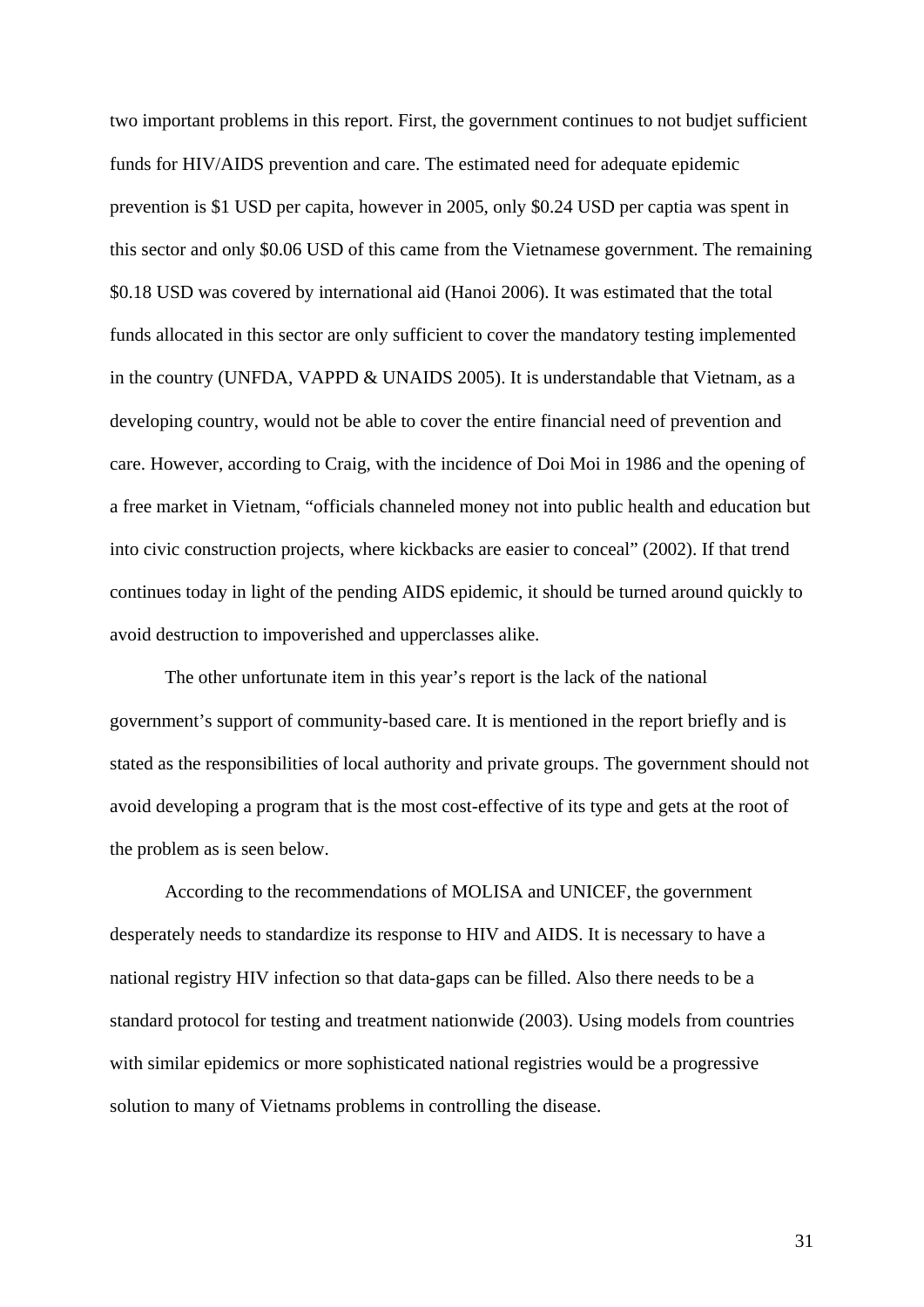There are too many international NGO's working on HIV/AIDS prevention and treatment in Vietnam to describe or enumerate. However, because until recently, the epidemic has been centered in large cities, only a few NGO's have branched out to the Mekong Delta. Those few have had critical roles in prevention thus far and will continue to be a foundation of support to those healthcare facilities and counseling centers that are still in growth stages. Family Health International (FHI) works extensively in the areas I studied in promoting community-based care with local leadership. They support the Club for Women's Health and the Men's Health Project in Can Tho which have been shown to be the most promising prevention programs in the area. They also produce publications for young adults on prevention that are up-to-date, and are culturally concise and yet sensetive. Many of FHI's activities are supplemented by money from CARE, Life-Gap, Global Fund, and others.

Another NGO of interest is the Vietnam-CDC-Harvard AIDS Partnership (VCHAP). As opposed to implementation of prevention programming or funds for infrastructure or operating costs, VCHAP works to train medical professionals in up-to-date testing and treatment procedures. This is crucially important because as AIDS is a modern disease with no cure, the most effective treatment regimes are constantly changing. Vietnam, as a developing country needs to keep up with the biomedical and pharaceutical world provide the most effective care possible.

The Sangha Metta Project is novel NGO that has had a strong influence in the amelioration of the AIDS epidemic in Thailand. Implemented and run by Buddhist monks, the Project follows the Buddha's teachings in the belief that a core aspect of HIV/AIDS condition is ignorance about the condition among both suffers and the general public (Maund 2005). This stance addresses what I would argue is a fundamental problem in Vietnam's epidemic. Those people that are not infected, through stigma and distance, do not invest themselves in the well being of those people who are infected with HIV. Because the swiftest and smoothest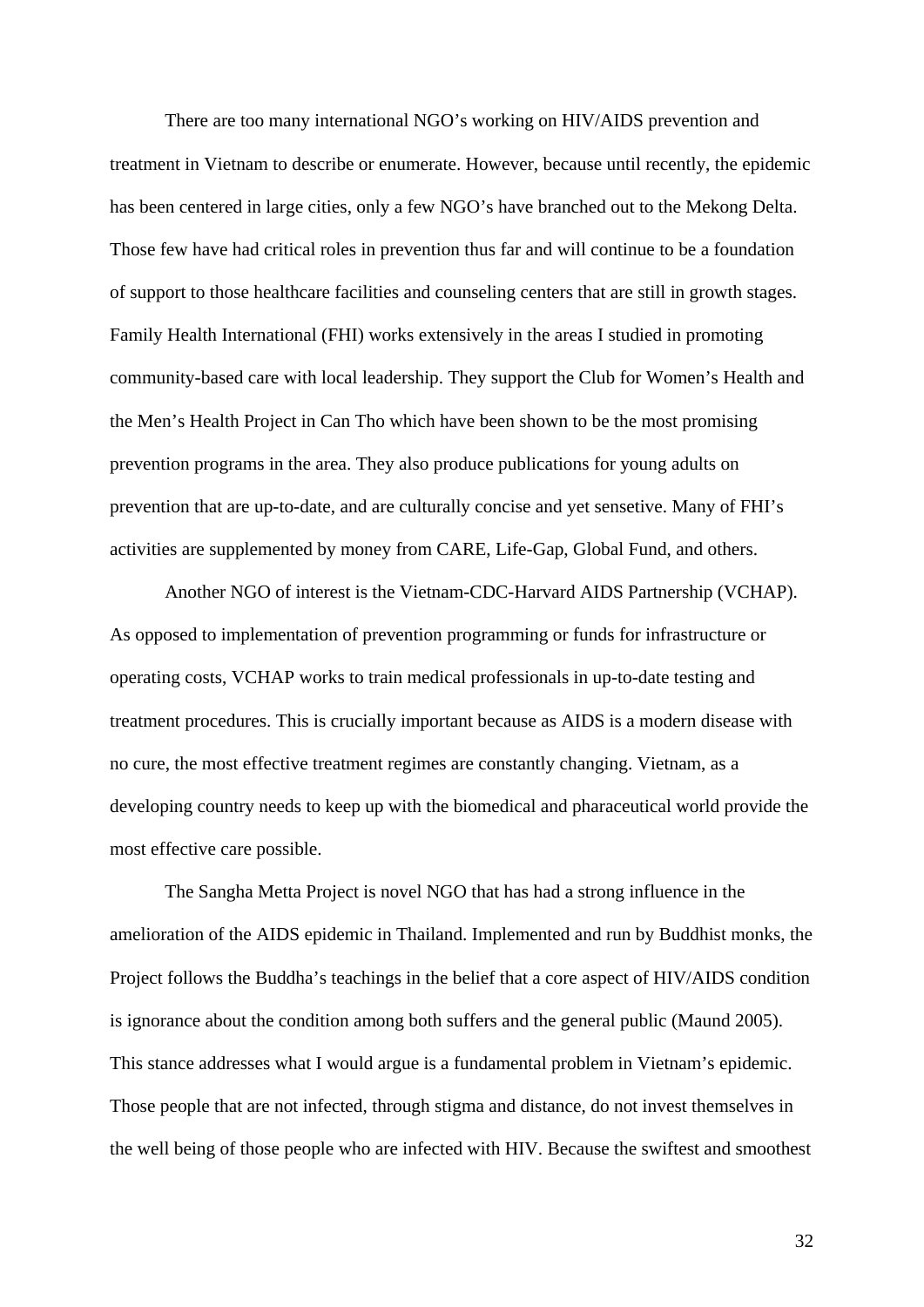path to amelioration of the disease is through the work of those who have health and resources to address problems, the Sangha Metta Project can serve as a model for community-based prevention and care in An Giang and Can Tho. The Project has spread to other southeast Asian countries, but has very low profile in Vietnam.

A third type of NGO that has proven to be effective in alternative means of support is the social marketing sector. DKT International works in general family planning, but treats HIV and STD prevention as one of its main objectives. They serve as a distributor of family planning products which, in Vietnam, means primarily condoms to the private sector. The idea behind these initiative is that, "the public sector distribution of (family planning) products is usually much less efficient than the private sector…and social marketing makes products and services affordable by subsidizing the price" (DKT International 2005). DKT sells OK and SuperTrust brand condoms to 10,000 pharmacies in Vietnam at subsidized prices so that they can be sold to the general public at favorable prices and still reap a profit for the merchant. DKT estimates that since beginning distribution in Vietnam in 1993, that their products have prevented 85,000 HIV infections (*ibid*). However, these products are relatively useless unless the general public uses them.

### 9.4 – Trophic Interactions

 The study of ecology must look beyond a single species or population in order to understand how the ecosystem works. Identifying trophic levels and measuring the interaction between them illuminates the function of the organism that make up those levels and aids in analysis of whole communities. An example of a simple trophic interaction is the primary production of plants which feed higher level herbivores which in turn are consumed by carnivores.

In human ecology, people group themselves into social structures that fit well into trophic level systems because of the services they provide or the resources they consume. I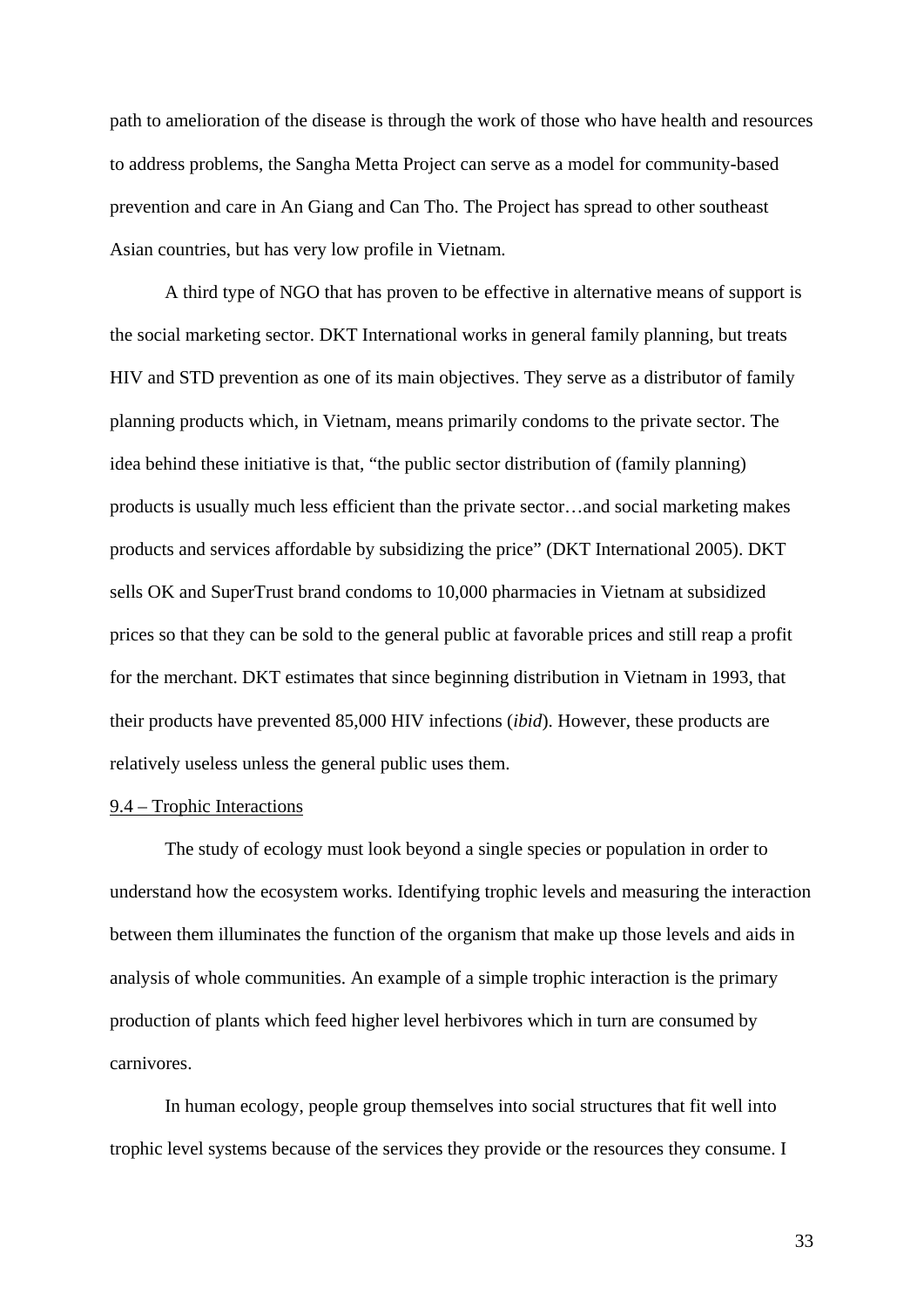have chosen this category to examine formal information dissemination in Can Tho and An Giang. The national government and higher authorities who write and publish prevention information

I was first interested in examining HIV prevention education in the Vietnamese public schools after an informant expressed to me the lack knowledge of safer sex and HIV prevention gained through secondary school (Thao, H.N., personal communication 2006). She said that they learned briefly the symptoms of AIDS and modes of infection but because of the conservative curricula, they learned very little about condom use and prevention measures. During a visit to Nguyen Viet Hong High School (grades 10 through 12) in Can Tho City, I was able to speak with several teachers about health, sex, and HIV education. At this school, there are no health teachers. The curriculum for HIV prevention is published in a pamplet by the national government which includes guidelines for teaching the material. Since there is no formal time in the yearly curriculum for health education, this school sets aside four 45 minute periods each year in the month of December to cover the topic. One of these periods is devoted to safer sex education (Muoi, personal communication 2006). Because of the lack of time devoted to this type of education, a 15 page portion of the pamphlet is photocopied and given out to students. The material from this pamplet is supplemented with plays, songs, and visits by doctors on the subject of HIV prevention at different times of the year.

 I was told by teachers as well as the above informant that students were generally not given details on prevention methods because it is best for students to learn about it on their own as personal motivation is the best way to learn the material (Muoi, personal communication 2006; Thao, H.N., personal communication 2006). This attitude reflects the difficulty with conservative curriculum in that many students will not persue independent learning about safer sex methods and HIV prevention. Thus the curriculum designed for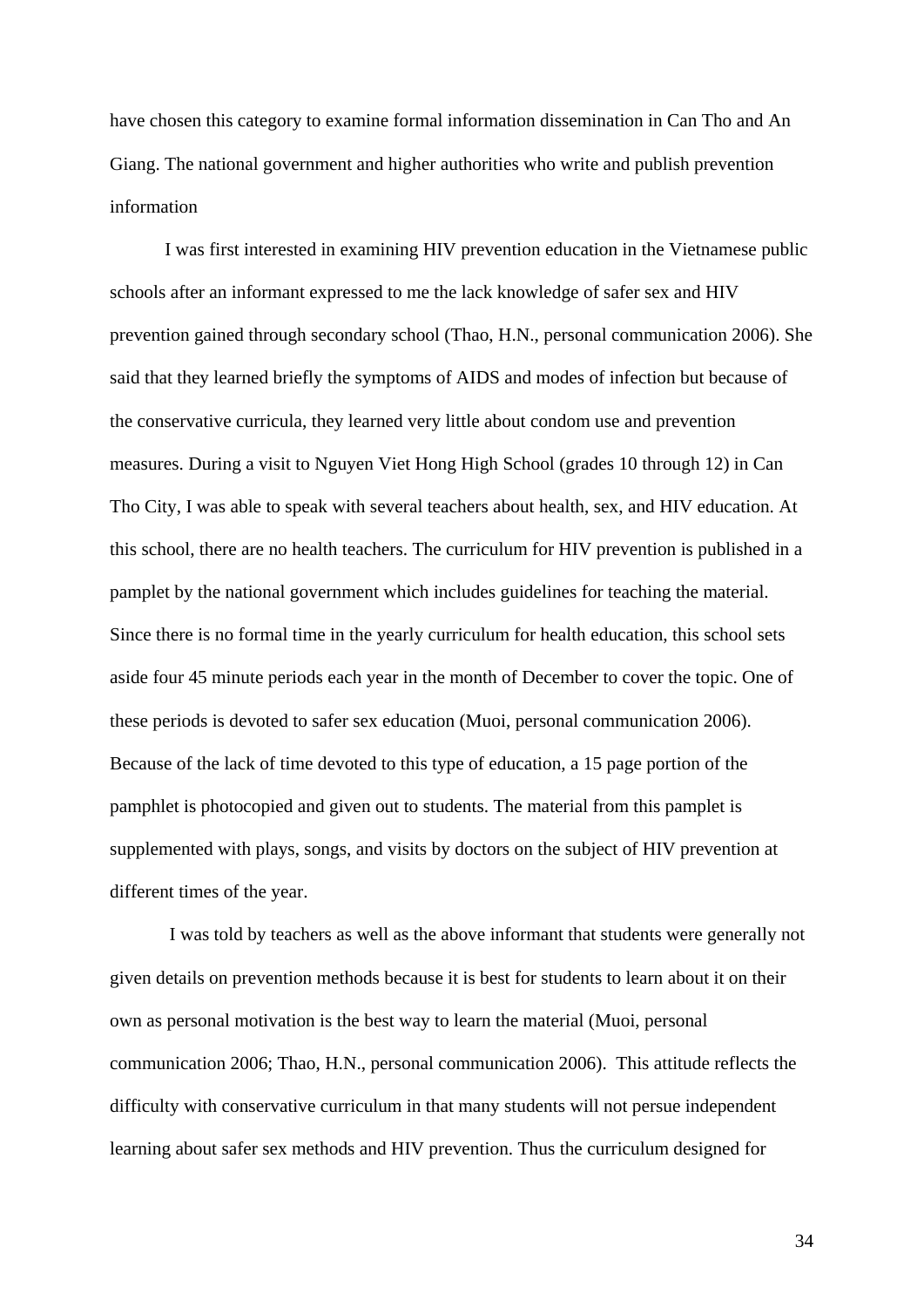secondary schools in health education is severely lacking and leaves many mobile youths vulnerable to poor lifestyle choices.

#### 9.5 – Competition for Resources

Ultimately, the makeup of an ecosystem is determined by competition between organisms for such resources as light, water, nutrients, and space. Likewise, human society is subject to such constraints as natural resouces and in modern society the global economic system. As is mentioned above, HIV and AIDS are a problem releated to degree of development and poverty. In Vietnam, money allocated for HIV/AIDS treatment, prevention and care competes with funds for poverty alleviation, infrastructure growth, and expansion of export capacity. Unfortunately, this disease, because of its devastating effect on the immune system and diverse types of opportunistic diseases, is very expensive to treat. And as with any chronic or terminal syndrome, costs are continuous and long term.

Current treatment of AIDS involves complex drug regimes contingent upon the stage of the syndrome's progression and individual patient's condition. This regime is coined antiretroviral therapy (ART) and includes drugs which work to maintain immune function as well as ameliorate opportunistic infections and cancers. These drugs are effective and modern ART has extended the lives of AIDS patients to ten or fifteen years after development of symptoms. This is a great improvement over treatments offered twenty years ago. Because ART is readily available in many parts of the developed world, the epidemics in Europe and North America are under control and incidence is declining. However, in Vietnam, like in other developing countries, only 12-18% of known AIDS cases have access to ART (Hanoi 2006). This is a serious problem because treatment of AIDS patients decreases the likelihood that they will infect others (Fan, Conner & Villareal 1994).

 There are solutions to this resource competition problem. The William J. Clinton Foundation HIV/AIDS Initiative (CHAI) has worked since 2002 with generic drug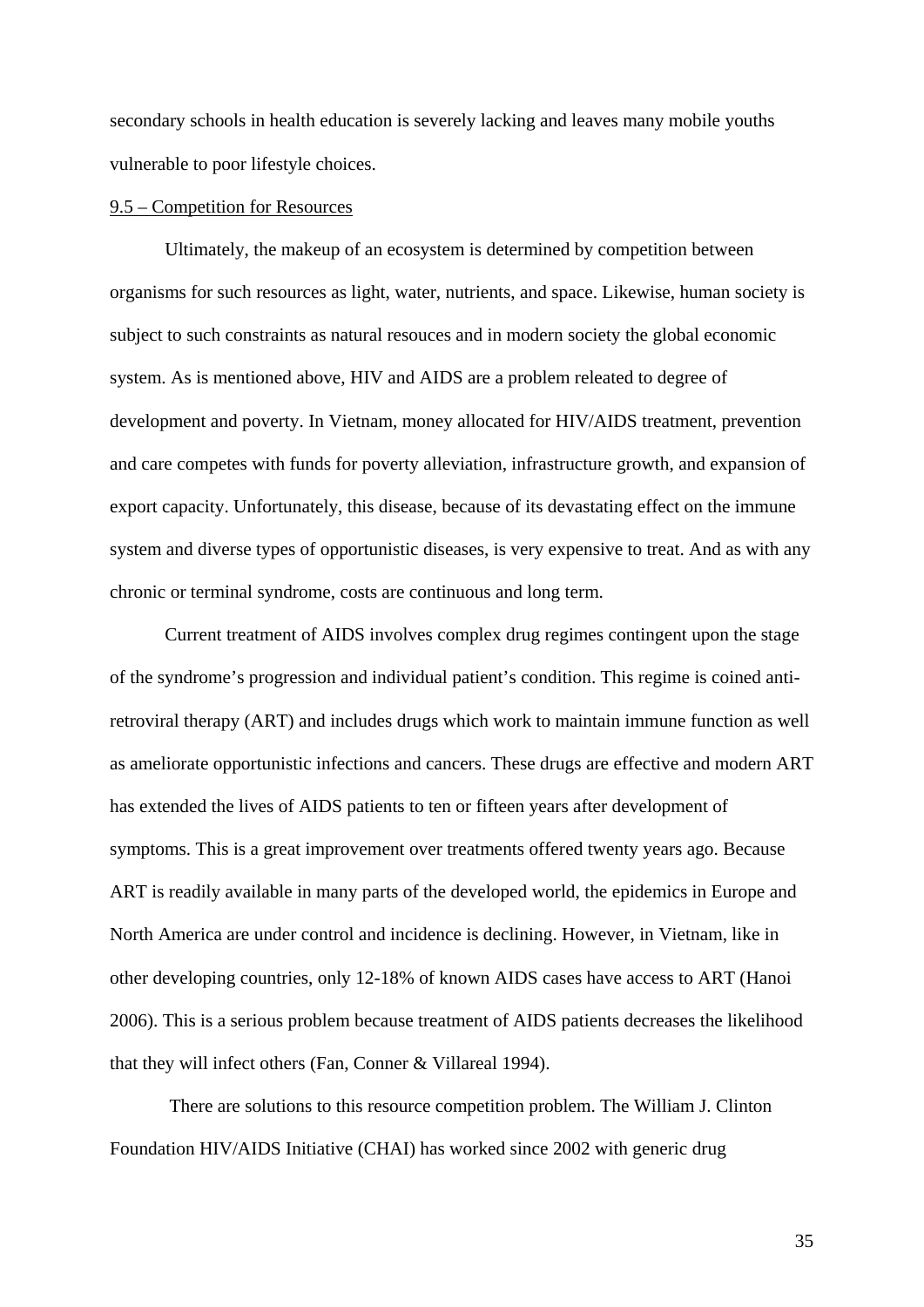manufacturers to reduce production costs and ensure a high-consumtion market in countries where AR drugs are needed the most (Soni & Magazinzer 2005). CHAI began distribution in Africa and the Carribean, but since 2004 has begun expanding to other parts of the world. In March of 2006, CHAI began a 48 billion VND project with the Vietnamese MOH and the Australian Agency for International Development to help bring affordable drugs to Vietnam (Saigon Times 2006). This investment is coming at a crucial time because in rural areas like Chau Thanh District, only about 15% of AIDS patients are receiving treatment, many of whom cannot receive all components of ART which includes lymphocyte testing (Hien  $\&$ Tuan, personal communication 2006). Other serious issues hinder pricing agreements such as that between CHAI and drug producers because many countries cannot afford the highdemand orders that are required to make the low-pricing possible. Additionally, most of the ARD's purchased through CHAI are part of first-line treatment. In order for ART to be effective, second-line treatment drugs are necessary though they cost at least ten times per regimen more than first-line ARD's (Soni & Magaziner 2006). Similar social marketing methods and greater investment is needed deliver access to ART for all PLWHA's.

## 10 – Discussion: Communities

 In natural science, the community is the fundamental building block of an ecosystem. It is all those organisms in a unique place at any given time that interact through flows of energy, competition, and facilitation. Why is community a critical aspect of out look at the human ecology of HIV and AIDS? I close this paper with an argument for community-based care as the most diverse and effective solution to the HIV/AIDS epidemic.

 Community-based care uses the synergy of human communities, such as those found in Vietnam's more rural villages to address multiple difficulties associated with disease. Community-based care relies first and foremost on reduction of stigma and discrimination among the neighbors and families of PLWHA's. Once this is accomplished, individuals and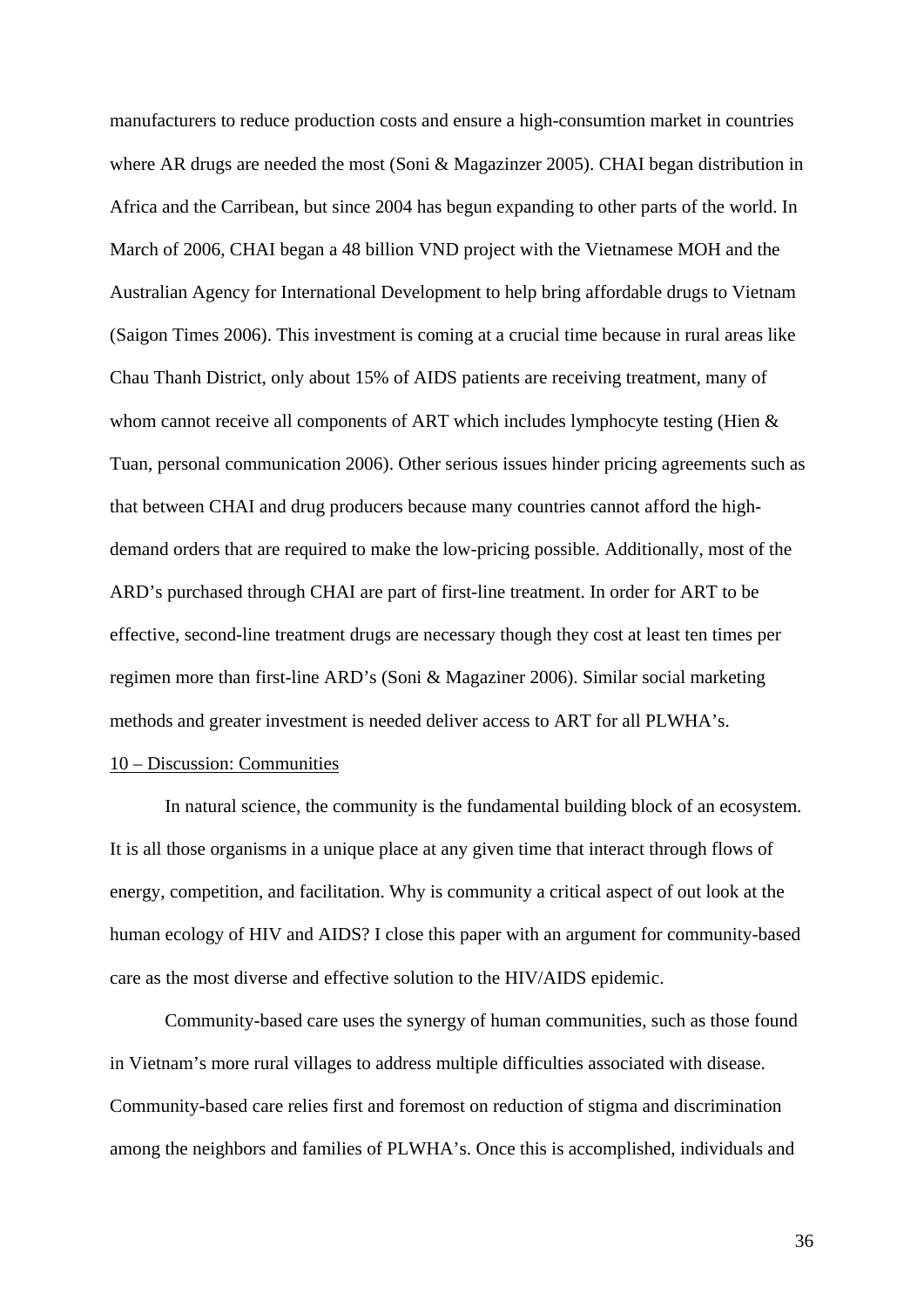groups in the community can offer counseling, support, and financial assistance. Another critical component of community-based care is the locality of medical facilities. If a patient can receive treatment at or near home, it is far less expensive than institutionalization because it reduces travelling costs and doesn't require that a patient pay for hospital stays.

 MOLISA/UNICEF have advocated for the implementation of community-based care in 10 provinces with the highest HIV prevalence (2003). These programs are just begninning to bet off the ground and they will need more support from the government and NGO community if they will end up being effective in time.

 I end finally on a note of optimism. Though HIV/AIDS is a devastating disease, and its effect on human health and ability is unprescedented, the progress made in the world's fight against it has been successful in a lot of ways. ARD's and other drug therapies are able to extend the lives of AIDS patients well beyond what was possible only 15 years ago. Because of far reaching strategies in prevention education and condom use, many parts of the world have seen decreases in prevalence. It is a matter of time only; that those solutions can permeate the develping world. Thus, there is much to hope for and plenty of work to be done.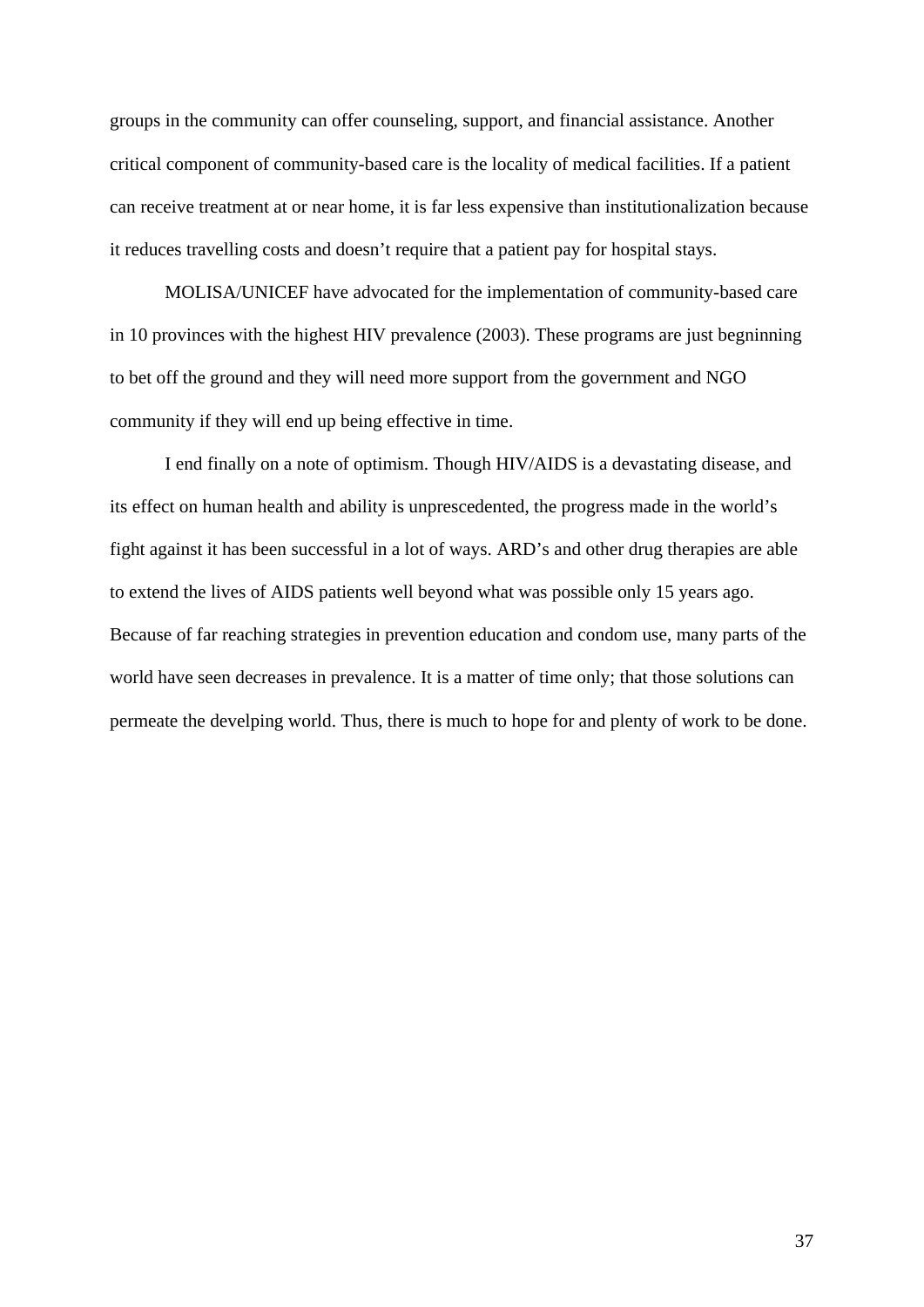## 11 - References

- A.E.P. 2003. "Vietnam's Gays Begin to Gain Recognition." Online at [http://www.iafrica.com](http://www.iafrica.com/), accessed May 10, 2006.
- Anh, Kim, Director of the Can Tho Center for HIV/AIDS Prevention. Personal communication via questionnaire on May 14<sup>th</sup>.
- Craig, David. 2002. "Familiar Medicine: Everyday Health Knowledge and Practice in Today's Vietnam." *University of Hawaii Press*, Honolulu.
- Cua, Le Ngoc, Secretary of the Can Tho HCCN through the Can Tho Department of Health. Personal communication on April  $24<sup>th</sup>$ , 2006 at the Can Tho Department of Health.
- Diep, and others, Director of the Can Tho Club for Women's Health. Personal Communication on April  $26<sup>th</sup>$ , 2006 at the Club for Women's Health.
- DKT International. 2006. "Social Marketing: Focus on Family Planning and AIDS Prevention." Online at [http://www.dktinternational.org](http://www.dktinternational.org/), accessed April 25, 2006.
- Fan, Conner & Villareal. 1994. The Biology of AIDS, 3rd ed. *Jones and Bartlett Publishers,* Boston.
- Hanoi. 2006. "Report: Scaling Up Towards Universal Access to HIV/AIDS Prevention, Treatment, Care, and Support in Vietnam." Published by the above.
- Hien, Tran Thi Dieu, Employee of Youth Union in Chau Thanh District and liason to the People's Committee on HIV and AIDS prevention & Dr. Tuan, Head doctor at the HCCN in Chau Thanh District. Personal communication on May 3<sup>rd</sup>, 2006 at the People's Committee building in Chau Thanh District.
- Hoang, Mai Thi Kim, Candidate for Master of Arts in Sustainable Development, School for International Training, and former chair of the Chau Thanh District Women's Union. Personal communication on March  $30<sup>th</sup>$ , 2006 at the Minh Tam Hotel in Ho Chi Minh City.
- Hoang, Mai Thi Kim. 2003. A Social Zork Approach in the Community: A Voluntary Group of Youth Working in HIV/AIDS Prevention and Care in Chau Thanh District, An Giang Province, Vietnam. Unpublished.
- Hoang, Mai Thi Kim. 2001. Application of Social Work in the Community: Activities in Vietnam. Unpublished.
- Maund, Laurie. 2005. "Sangha Metta Project Buddhist Monks and HIV/AIDS Prevention and Care." Online at [http://www.sanghametta.org](http://www.sanghametta.org/), accessed on May 4, 2006.
- MOLISA/UNICEF. 2003. "The Situation of Families and Children Affected by HIV/AIDS in Vietnam: A National Overview." Published by the Vietnamese governement in Hanoi.
- Muoi, Phan Thi, Teacher at Nguyen Viet Hong High School in Can Tho City and others. Personal communication on May  $10^{th}$ , 2006 at the Nguyen Viet Hong High School.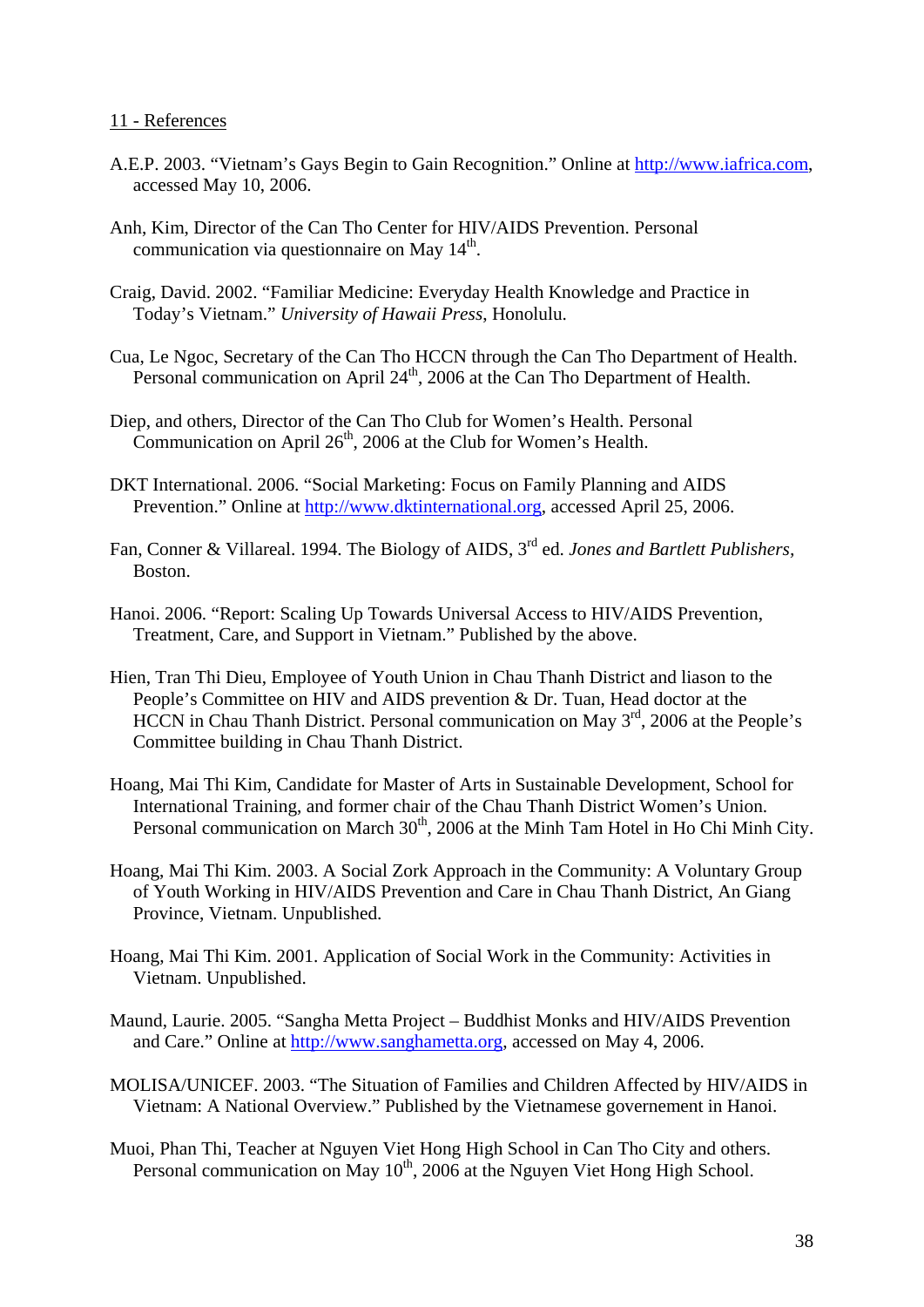Saigon Times.  $2006$ . News summary article on March  $1<sup>st</sup>$ .

- Soni, Anil & Magaziner, Ira C. 2005. "Getting More for the Money : How Lower Prices Were Possible, Progress to Date, and the Challenges Ahead." Online at [http://www.clintonfoundation.org,](http://www.clintonfoundation.org/) accessed May 10, 2006.
- Tain, Ngoc, Director of Men's Health Project through FHI and the Can Tho Youth Union. Personal communication on May  $10^{th}$ , 2006 at the Can Tho Youth Union Office.
- Thao, Huynh Ngoc, Can Tho University Student. Personal communication on April  $25<sup>th</sup>$ , 2006 at Can Tho University, Campus 2.

Thao, Huynh Thanh, Director of HIV/AIDS Prevention Programming with the Can Tho Youth Union. Personal communication on May  $10^{th}$ , 2006 at the Can Tho Youth Union Office.

- Thu, Pham Thi Anh, Health Professional and Peer Educator for the Can Tho Club for Women's Health. Personal communication on May 10<sup>th</sup>, 2006 at the Can Tho HCCN.
- Truong, Tran Viet & Murray, Deborah. 2005. "Men's Health Project." *Implementing AIDS Prevention and Care (Impact) Project: subagreement between Family Health International and Can Tho Youth Union.*
- Tu and others, Midwife and staff at the Can Tho HCCN and An Phu Communal Health Clinic. Personal communication on April 26<sup>th</sup>, 2006 at the An Phu Clinic.
- UNAIDS. 2005a. HIV/AIDS Estimations and Projections 2005-2010. Online at <http://www.unaids.org.vn/>, accessed March  $16<sup>th</sup>$ , 2006.
- UNAIDS. 2005b. "unaids home > UNAIDS in Action > Regions > Asia." Online at [http://www.unaids.org,](http://www.unaids.org/) accessed May 4, 2006.
- UNAIDS maps. 2005. Online at <http://www.unaids.org.vn/>, accessed May 15, 2006. See appendix.
- UNFPA, VAPPD & UNAIDS. 2003. "Preventing Stigma and Discrimination Against People Living With HIV/AIDS in Vietnam: An important component in the successful management of the HIV/AIDS epidemic." Published by the above.